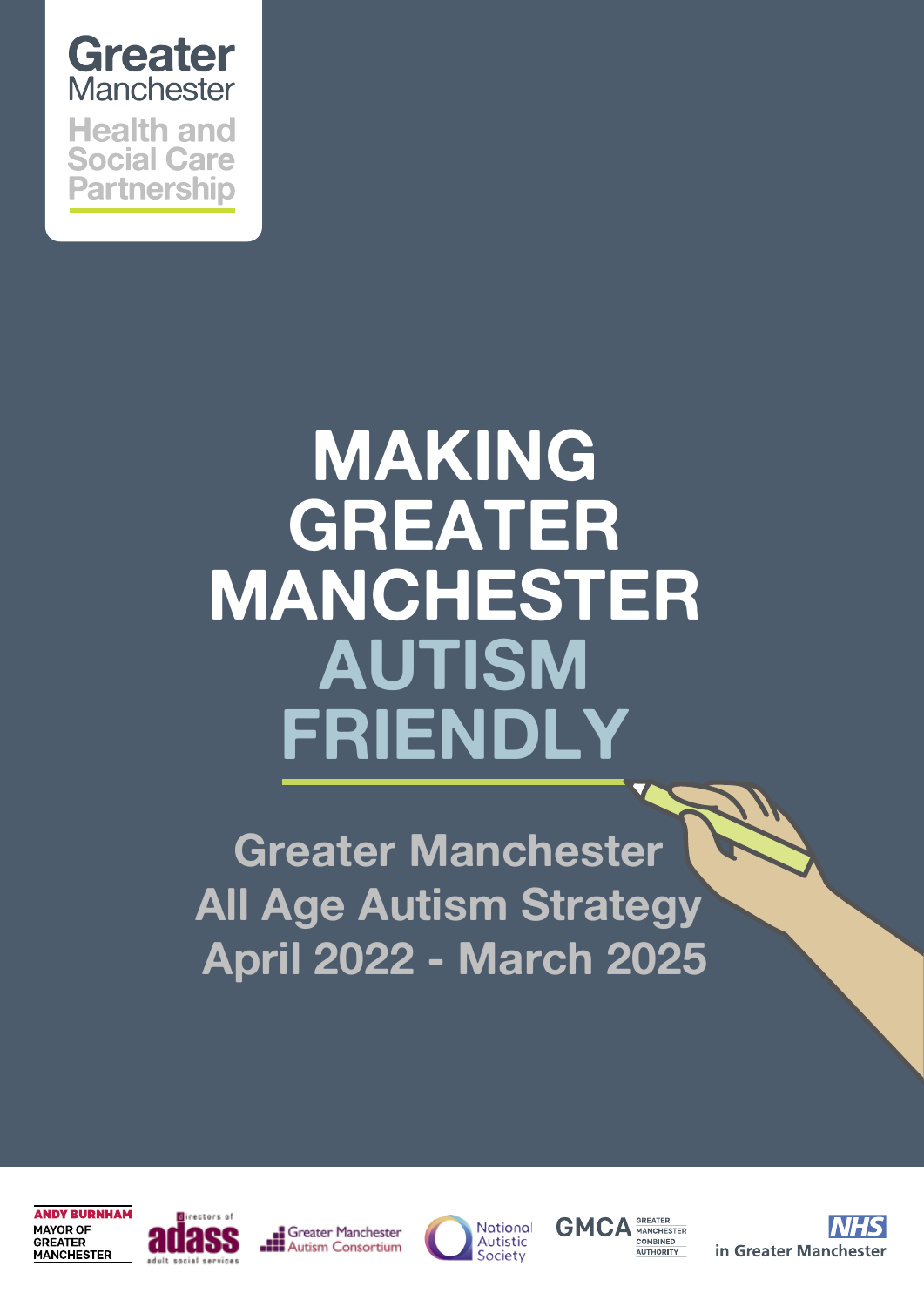# **CONTENTS**

| Foreword                                               |  |
|--------------------------------------------------------|--|
| <b>Greater Manchester's Vision For Autistic People</b> |  |
| <b>Executive Summary</b>                               |  |
| Chapter 1: Progress in the last three years            |  |
| Chapter 2: Setting the next three years' priorities    |  |
| Chapter 3: What we will do                             |  |
| Appendix 1 - Progress made under the last strategy     |  |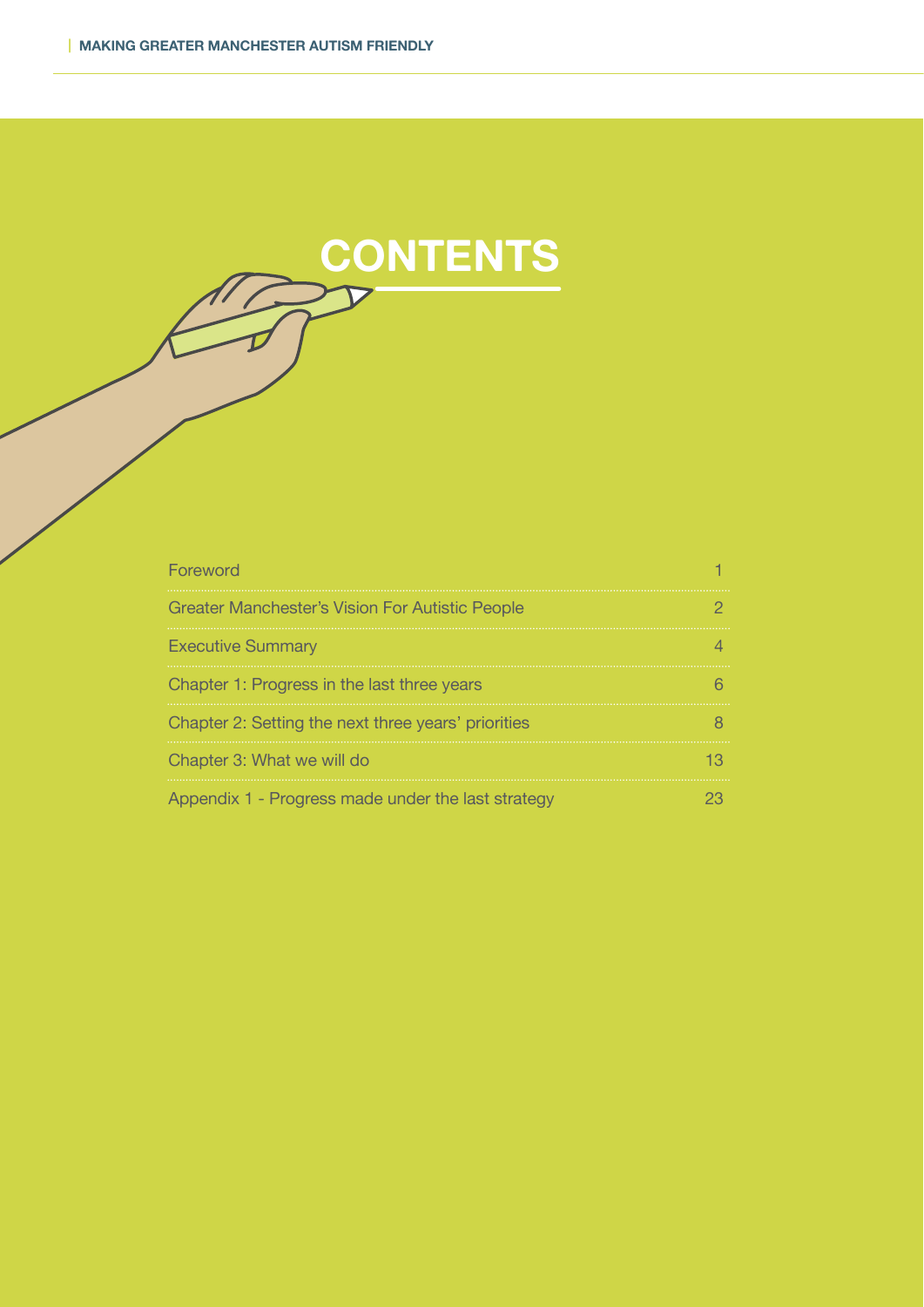### **FOREWORD by Andy Burnham, Mayor of Greater Manchester**

### Welcome to Greater Manchester's All Age Autism Strategy 2022-2025.

I am pleased to introduce this new strategy, which for the first time includes children and young people, and their families. It follows our first ever Greater Manchester Autism Strategy 2019-22 which focused on improving support for autistic adults.

None of us expected that the Making Greater Manchester Autism Friendly 2019-2022 would span two years of a global pandemic.

The pandemic shone a light on the ingrained inequalities which already existed in Greater Manchester, particularly around health and care, housing and employment.

As we emerge from the pandemic, we must redouble our efforts to tackle those inequalities, particularly for disabled people.

This strategy sets out how Greater Manchester is committed at all levels to make all spaces better for autistic people and their families so that they are understood, valued, have aspirations and feel like they can reach their potential. It has been developed after engagement with autistic people including young people, family members, practitioners and commissioners to set out our ambition for Greater Manchester's All Age Strategy.

We must all work together so that in Greater Manchester autistic people receive an education that meets their needs and sets them up for the adulthood of their choosing without limitations.

We must ensure that autistic people feel confident in their schools, organisations and workplaces where reasonable adjustments are made to ensure that all autistic people live a good life, grow up, get on and grow old in a fairer, more equal Greater Manchester.

We look forward to working with you to make this a reality.

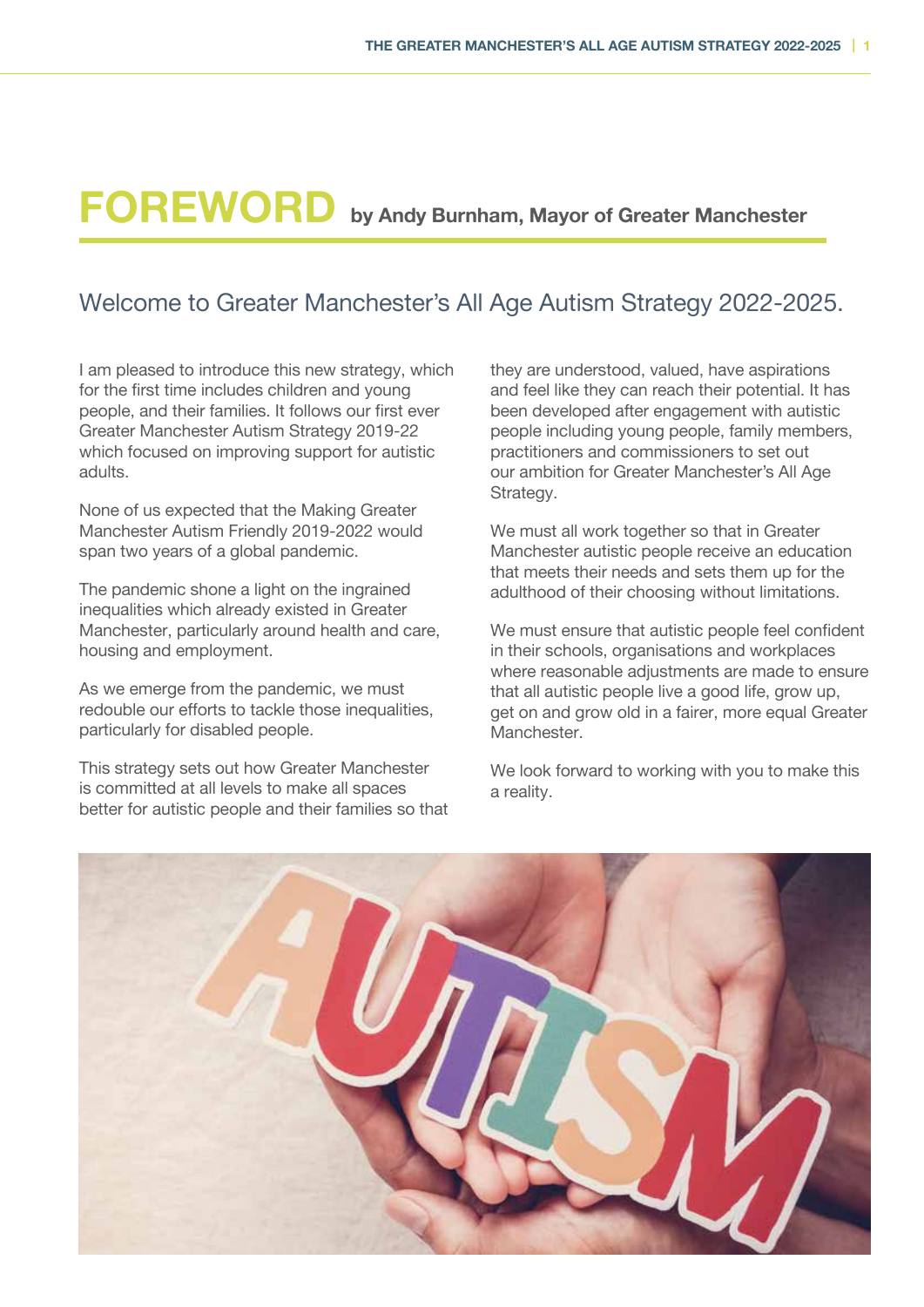### **GREATER MANCHESTER'S VISION FOR AUTISTIC PEOPLE**

This is a statement of what we want Greater Manchester to be for autistic people, including children and young people and their families. It is ambitious – because it should be. Achieving our vision will take longer than the duration of this autism strategy, but by stating clearly where we want to get to, we will make sure that this strategy and subsequent ones all make progress towards it.

#### **Our vision for Greater Manchester is:**

To make Greater Manchester an autism friendly place to live. This means a place where you:

- Are understood and valued
- Feel safe and part of your community
- Have aspirations and feel like you can reach your potential
- Get a timely diagnosis
- Get support after your diagnosis
- Receive an education that meets your needs and sets you up for the adulthood you choose
- See and meet professionals who understand autism
- Can find advice and help about services
- $\bullet$  Are confident that the organisations, schools, colleges, health and care providers and employers in your life will make reasonable adjustments

It is vital you support all areas of priorities because we cannot let anyone, no matter how old, be left behind for another generation and miss out on the support and wellbeing their peers have access to.  $\sqrt{5}$ **"**

We need a safe autism community and it is about time the people that can do something i do something<br>about it do. <mark>Ŋ</mark>Ŋ **"**<br>"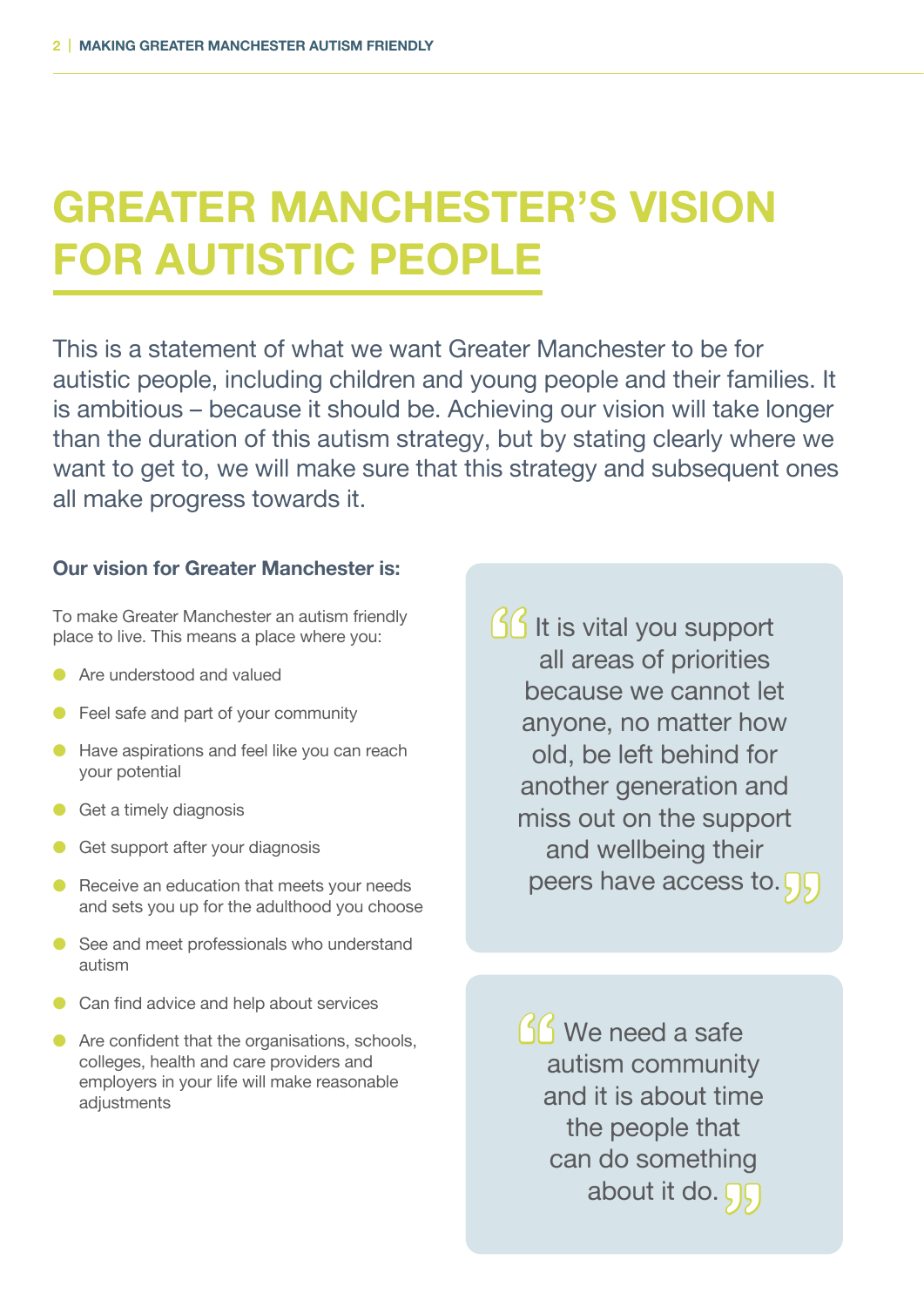### **Terminology**

This strategy uses Identity-First language (i.e. "autistic people" rather than "people with autism") as this was the stated preference of many of the autistic group of stakeholders who engaged with this work. This also aligns with research based on the response of over 3,000 people, led by the National Autistic Society. We do, however, acknowledge that some people prefer the term "person with autism". The term autistic people includes autistic children and adults and those with or without a learning disability.

Whilst this strategy refers to autistic people, we acknowledge that many autistic people live with co-occurring conditions that may be described as neurodiverse. We will work with other organisations and people with lived experience where appropriate to improve awareness of autism and neurodiversity.

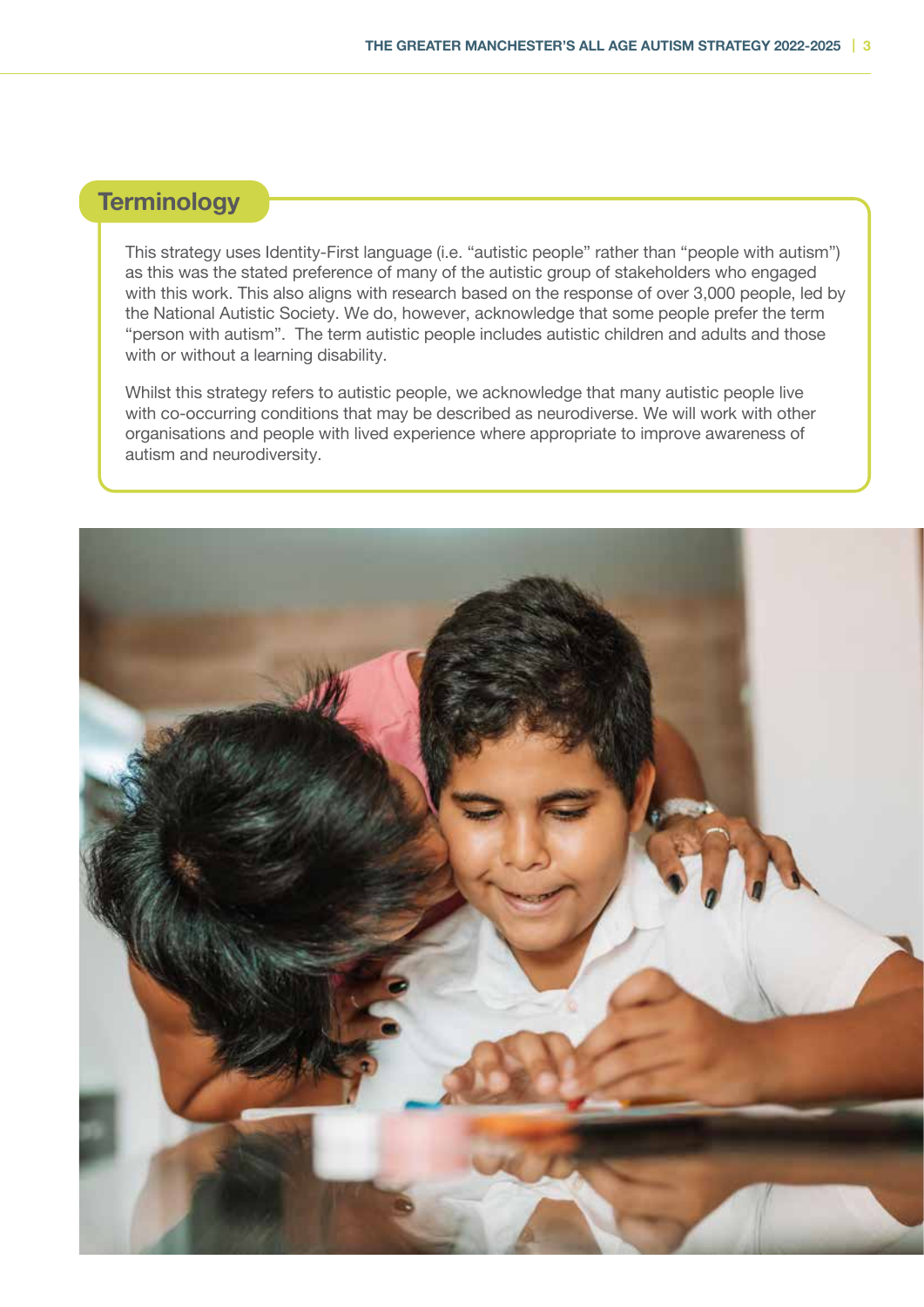# **EXECUTIVE SUMMARY**

Based on work with the key stakeholders in Greater Manchester listed below, we have come up with the key priorities for the Greater Manchester Autism Strategy April 2022- March 2025.

**Those stakeholders include:** Autistic people including autistic children and young people, Family Members, the 10 GM Localities of Bolton, Bury, Manchester, Oldham, Rochdale, Salford, Stockport, Tameside, Trafford and Wigan, the NHS Integrated Care System, GM Equality Alliance, GM Disabled People's panel, Greater Manchester Health and Social Care Partnership, Greater Manchester Combined Authority and other VCSE organisations working with autistic people in GM.

- $\bullet$  Increasing understanding and awareness  $-$  this includes **training, campaigns** and **guidance** on reasonable adjustments.
- **•** Improving access to education and transition – this means working with professionals, parents, children and young people to **improve services** for children and young people and those about to become adult.
- **•** Improving employment opportunities- this means making sure more autistic people have **access to employment** including support around recruitment, retaining jobs and progression in their careers.
- Tackling health and care inequalities including supporting **better training,** work on **reasonable adjustments** within settings such as **mental health** services. Identifying more **social opportunities** and seeking to **support diverse communities** such as those experiencing racial inequalities and LGBTQ+ communities and older autistic people. **Increasing autism competent advocacy services** and **improving diagnosis and post diagnosis support.**
- **Building the right support and inpatient** support, including increasing **support around**

**housing.** Sharing better information on housing choices, raising **awareness of Care Treatment Reviews** and processes and **improving professional understanding of autistic people's mental health needs** and issues such as mental capacity.

Improving the experience of autistic people within the criminal and youth justice systems including **victims and offenders.**

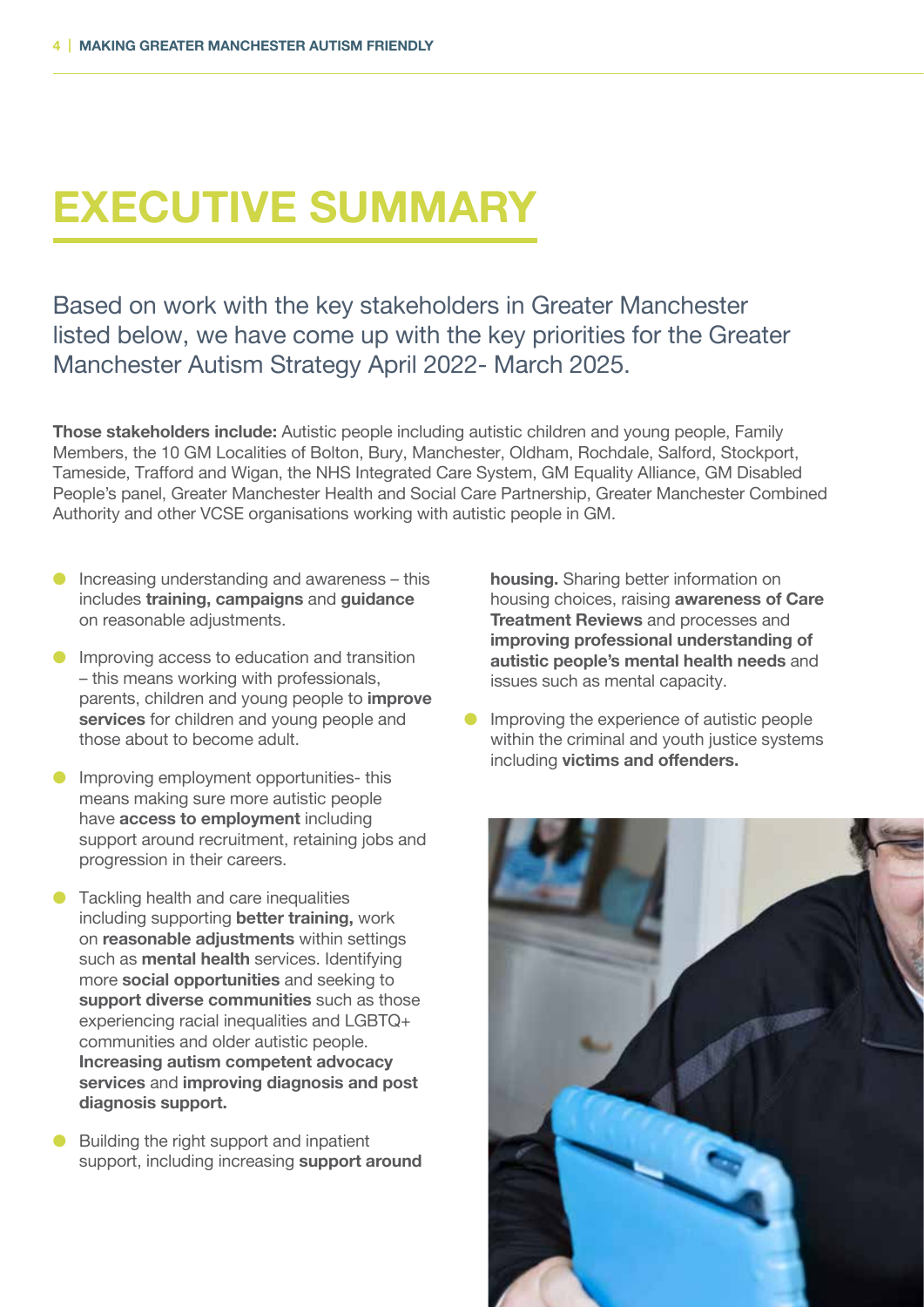### **NEXT STEPS**

- GMAC will develop an implementation plan for year 1 by July 2022
- $\bullet$  We will ask localities to develop their own implementation plans each year too and ask for those to be developed by July 2022
- GMAC will form some task and finish groups and develop terms of reference for those groups to start between May and July 2022
- Localities will identify people to attend the working groups and start working on the actions for the localities











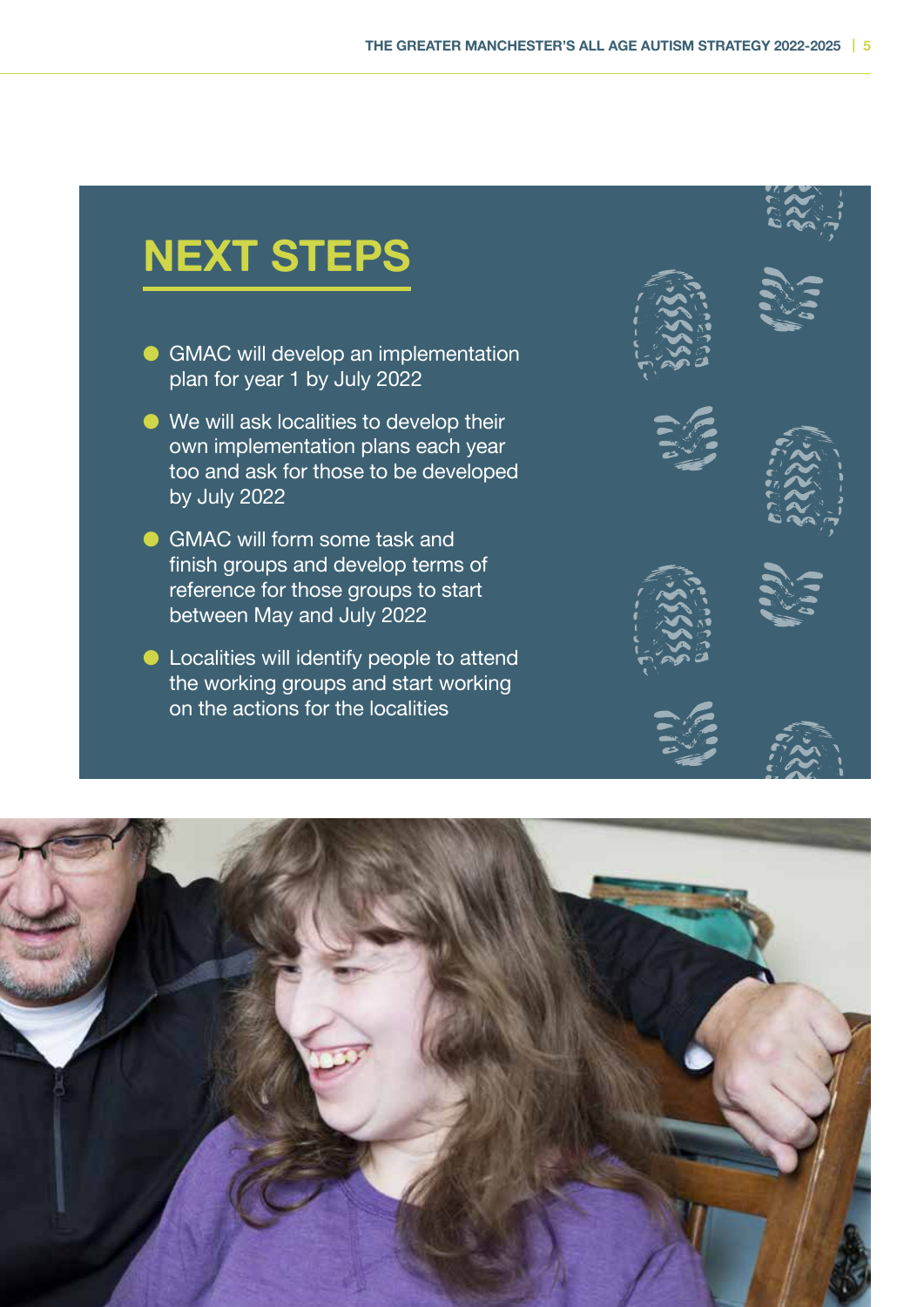### **CHAPTER 1: PROGRESS IN THE LAST THREE YEARS**

In April 2019, we launched the first Greater Manchester Autism Strategy, "Making Greater Manchester Autism Friendly". This three-year strategy was the first regional autism strategy in England, and signalled a new way of working across the whole of the Greater Manchester region to improve support and society for autistic adults. It set out a range of actions under four chapters which identified a number of priorities. The Greater Manchester region is made up of Bolton, Bury, Manchester, Oldham, Rochdale, Salford, Stockport, Tameside, Trafford and Wigan.

#### **Those four chapters were:**

- **Access**
- **Community**
- **Health and Support**
- **Employment and Transition**

After publishing Making Greater Manchester Autism Friendly, we set up implementation groups to bring together relevant professionals, autistic people and their families to work towards the actions in the strategy. These groups have been crucial to making progress. We also brought together groups of autistic people and family members via the GMAC Advisory Groups and ensured that they were involved in all aspects of the strategy.

The coronavirus pandemic has had a huge impact on everyone's life. We know that this is particularly true of autistic people and their families, many of

whom have felt completely left stranded, struggling to keep up with changing rules and without the support they need. The pandemic also impacted Greater Manchester's autism strategy. Some of the plans that we had were not able to happen during lockdowns, while others had to move to online meetings. We want to thank the autistic people, families and professionals who were involved in this work for being patient and flexible while we tried to keep making progress on Making Greater Manchester Autism Friendly. Although we might not have made all the progress that we wanted in the last three years, we could not have done what we have without their dedicated support.

We know that creating a Greater Manchester that works for autistic people and their families isn't just a three-year project. It's the work of a generation. Our first strategy laid the foundations for future strategies to build on. In our new strategy, we will set out how we will make more progress with and for, autistic people and their families across the 10 boroughs of Greater Manchester.

For a full list of progress made under the last strategy please see Appendix one.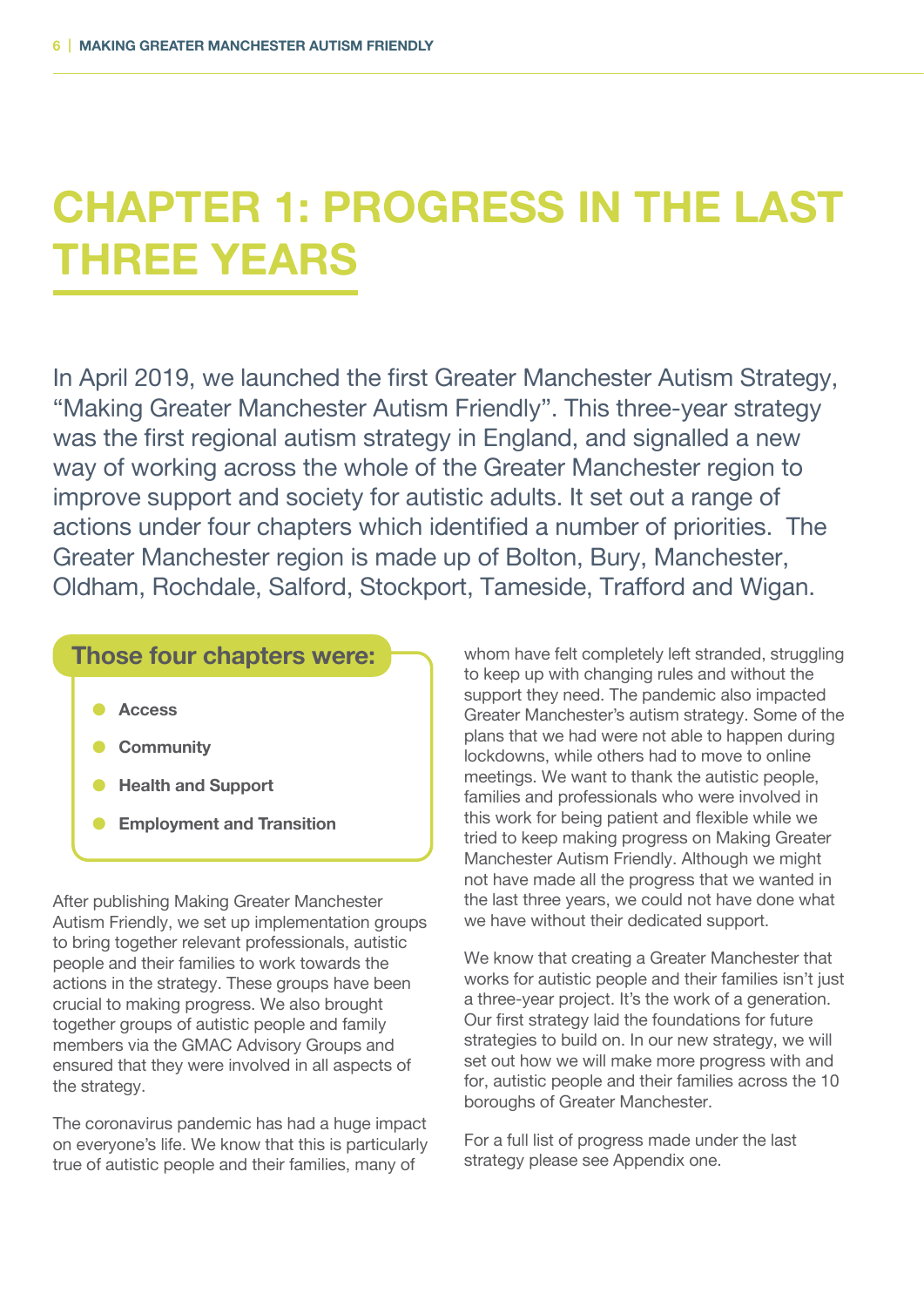#### **As a result of the first Making Greater Manchester Autism Friendly strategy, we have been able to:**

- Secure high-profile commitment to autistic people and their families by the GM Devolved Health and Social Care system including from the Mayor. Our autistic adult and parent advisory groups have been key to holding these partners to account on their commitments
- Make contact with autistic people, and family members, who want to get involved in strategic work across GM and support those groups to meet each other via groups such as the GMAC Advisory Groups
- Challenge and provide evidence to the system on what needs to be done to tackle key inequalities faced by autistic adults, including the "post code lottery" of diagnosis and post diagnosis support
- Make sure hospitals across GM have the information they need to make reasonable adjustments for autistic people
- Create a new positive employment campaign "GM Enabling Employment", which led to the development of the GM Neurodiversity and Learning Disability Employer Network. This aims to offer peer support to employers who are committed to employing autistic people
- Improve the autism-friendly information available to many services, including housing and police custody suites
- Support localities and other organisations to communicate better with autistic people and supported co-production
- **•** Improve the information and guidance offered to families of autistic people through expanded parent/family seminars
- **•** Improve information and social opportunities for autistic adults through monthly online peer support sessions
- Gain funding for a pilot on post-diagnosis support for adults starting in July 2022. Through this pilot, more autistic people will be able to receive a peer led and delivered post diagnostic offer. In addition, some autistic people will become paid employees and learn skills to become peer mentors
- Develop an offer to diagnosticians in the North West to run a peer support group to share good practice.

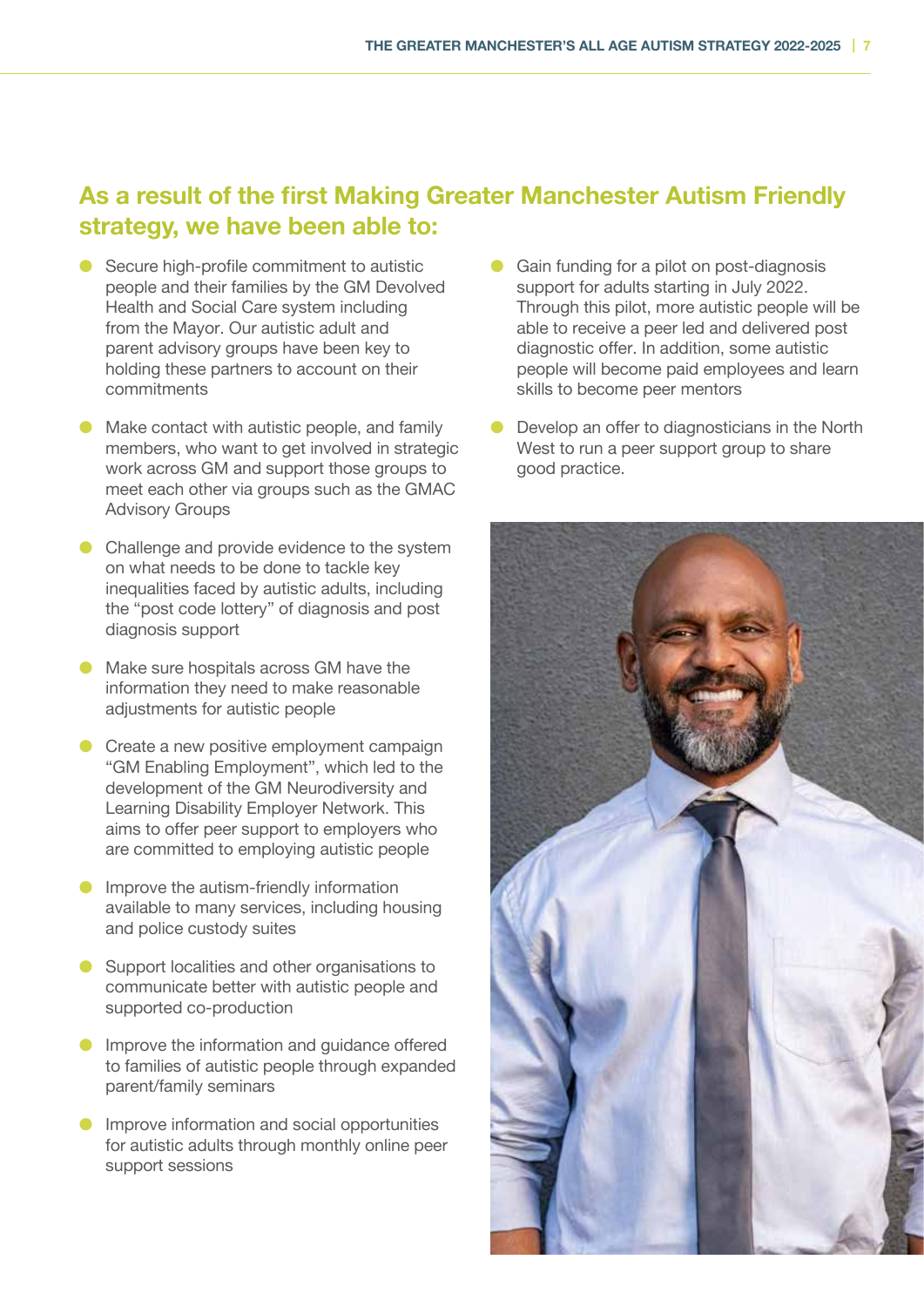### <span id="page-9-0"></span>**CHAPTER 2: SETTING THE NEXT THREE YEARS' PRIORITIES**

Due to the coronavirus pandemic, some of the aspirations of the first Making Greater Manchester Autism Friendly strategy had to be postponed or changed. We know that we are a long way from achieving the ambitious vision we set out for the first strategy. However, we hope that the last strategy set the foundations for this new strategy to build on. Crucial relationships have been developed with key stakeholders including: autistic people, family members, professionals in a variety of settings, commissioners and decision makers. We are strongly committed to continuing to making these even stronger in this new strategy.

Last year, the Government also published a new five-year national autism strategy for England. For the first time this also included children. There are opportunities to make sure that commitments in the national strategy are embedded in Greater Manchester, as well as identifying where we think GM can do more and be more ambitious. We also believe this is the time to bring autistic children and young people into GM's autism strategy.

This chapter sets out what we heard from autistic people and their families throughout our consultation on the new autism strategy, before identifying the most important things that GMAC, localities and the NHS will do in the next three years to get us closer to our vision.

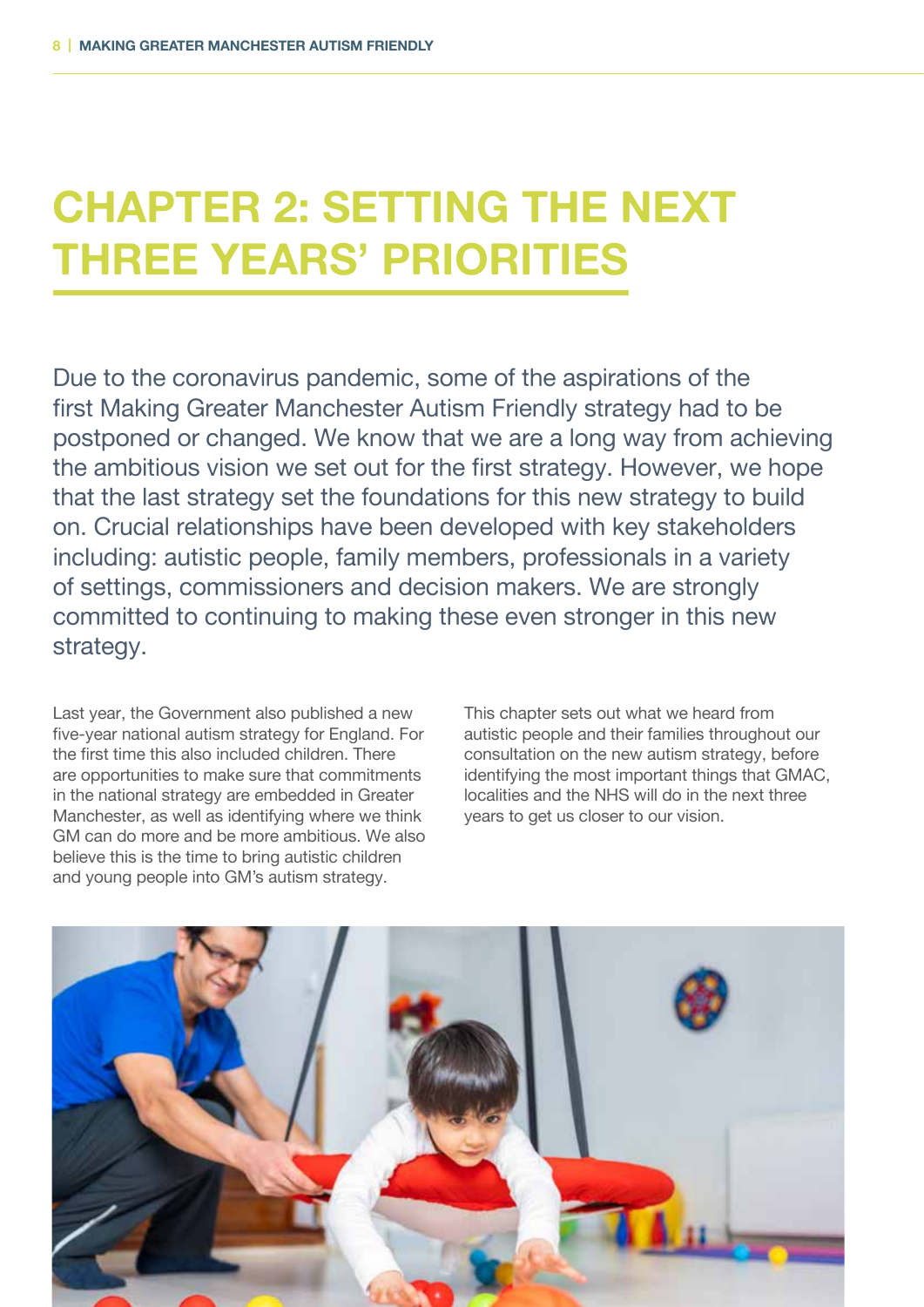#### <span id="page-10-0"></span>**How we decided what is important**

This new GM autism strategy will start in April 2022. We started conversations with our stakeholders in July 2021 at the first of three stakeholder events. By stakeholders we mean people who have an interest and a say in the subject due to a variety of reasons including lived experience or professional input. Over this stakeholder event and the subsequent two sessions, we spoke directly with around 30 people. We also attended locality Autism Partnership Board meetings in Tameside, Oldham and Wigan.

We ran a survey from July to October 2021, which was responded to by 77 people, including 34 autistic people and 29 family members. There was also an easy read version of the survey available for those people who needed it.

Using the events and the feedback, alongside the previous strategy and the new national autism strategy, we identified a number of things that should be kept in this new strategy. We then looked at the most important themes that were missing and what should be added.

The Autistic Adult Advisory Group and the Family Member Advisory Group also shared ideas about priorities for the strategy between July and November 2021.

Between November 2021 and January 2022, GMAC carried out further engagement on the draft strategy. 26 people (some representing groups) fed back. In particular, this led to more focus on the following issues;

- Mental health across the board including amongst children and young people
- The under-identification of women and girls and the lack of differentiation in support
- How people from different backgrounds and communities experience support (sometimes called intersectionality) and the impact that has on access to diagnosis and support. For example, this could include acknowledgement of the impact of trauma in some people from LGBTQ+ communities, communities experiencing racial inequality and older people
- The importance of advocacy as well as peer support
- The need for more promotion of this autism strategy going forward

From December 2021 to January 2022, the Greater Manchester Youth Network carried out engagement with 20 young people between 11- 25 years old across Greater Manchester on both the GM Autism strategy and the GM Learning Disability strategy. This piece of work was particularly welcome as no specific engagement work had been carried out with young people on the strategy. **The priorities the group identified were:**

- More social opportunities to feel less isolated or lonely
- Better support and understanding at school or in education
- More accessible employers, particularly around recruitment and better guidance on careers including to self-employment
- Clearer information about public transport
- Better autism understanding in health services
- Better understanding among police so young autistic people feel safe in Greater Manchester.

#### **The group also asked for the following:**

Youth voice is key to the creation and implementation of all strategies. Youth voice which is often overlooked and underrepresented needs to be included.

Both the autism and learning disability strategies should be accessible to both autistic young people and young people with learning disabilities i.e. available to read, watch, or listen to in different formats using accessible language and youthfriendly formats.

Updates on change and development resulting from both strategies should be communicated to young people on a regular basis. Progress on the strategies and key developments should be made clear and communicated to people with autism or a learning disability.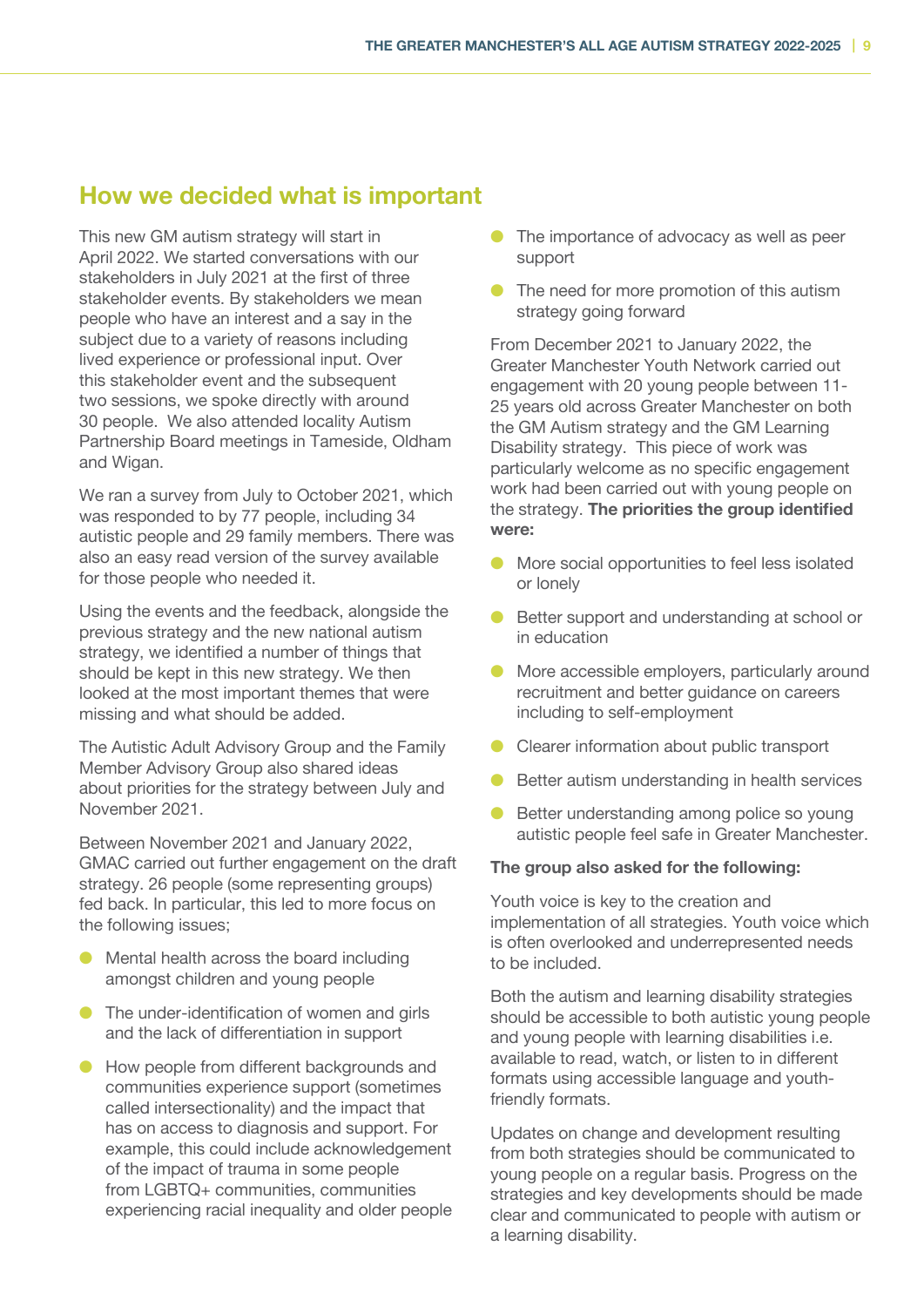#### <span id="page-11-0"></span>**What autistic people and their families told us over the course of our engagement work**



#### **Below were some specific comments from the young people**

"We should better educate mainstream schools on how to support autistic students"

"I have struggled with my identity and that has made me lonely"

"Include us, don't exclude us"

"We need more opportunities and choice to find work"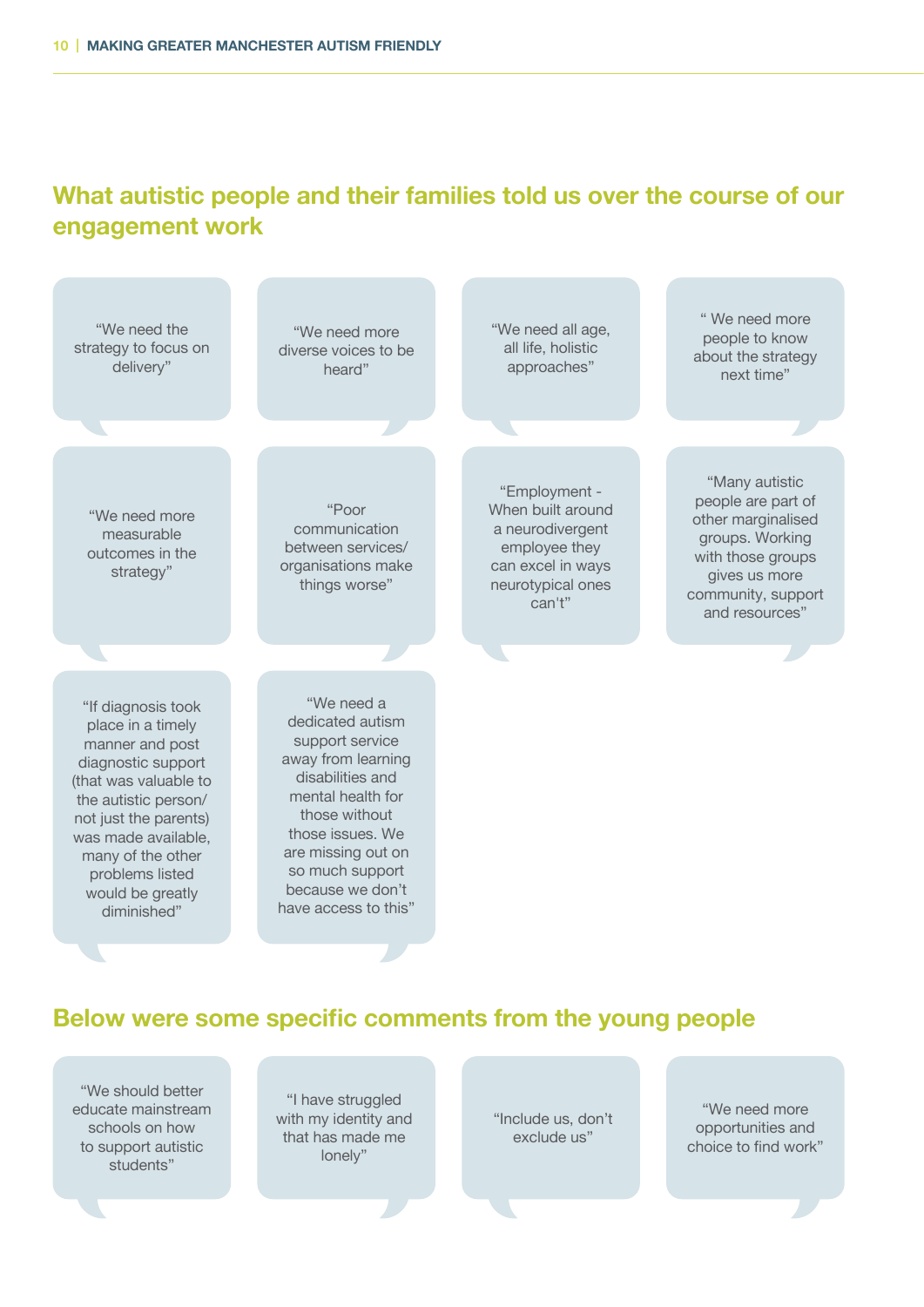#### **Making Greater Manchester Autism Friendly's new priorities**

The following actions came out from our consultation as the most important: We have included them under our actions in Chapter 3. We have also decided to develop an annual Implementation plan to ensure we are staying on track so some of these priorities will be in the implementation plan if not in this document.

- Diagnosis and post-diagnosis (including peer support), and in particular consider the needs of women and diverse communities that are often under identified
- Getting support from social care and ensuring a much better understanding of autism amongst social care professionals
- Mental health inequality and reasonable adjustments, including for example eating disorders and suicide prevention as well as the impact of trauma and sensory differences
- Increasing social opportunities including challenging mainstream services to make more adjustments and be more accessible
- Considering the needs of diverse communities.
- Understanding the impact of ageing and autism.
- Increase professional and public understanding of autism.
- Including more autistic voices including children and young people and people from diverse communities in our autism strategy work
- $\triangleright$  Keeping safe from crime, including hate crime,
- Improving employment opportunities for autistic people

As well as these topics, there were also a number of things that need to work better across all aspects of autistic people and their families' lives. These cross-cutting themes are:

- Addressing the postcode lottery and consistent offers across GM
- More joined-up services/support. In other words, making sure that services are not only communicating better with autistic people and their families but working together more closely in partnership
- Improving autism understanding and training

Many of these priorities are similar to the six priorities in the National Autism Strategy published in July 2021 a link to this strategy can be found **[here.](https://www.gov.uk/government/publications/national-strategy-for-autistic-children-young-people-and-adults-2021-to-2026)** This GM strategy will use similar headings as the national strategy, covering all the priorities that we have identified to show how local and national actions will work together to make Greater Manchester autism friendly.

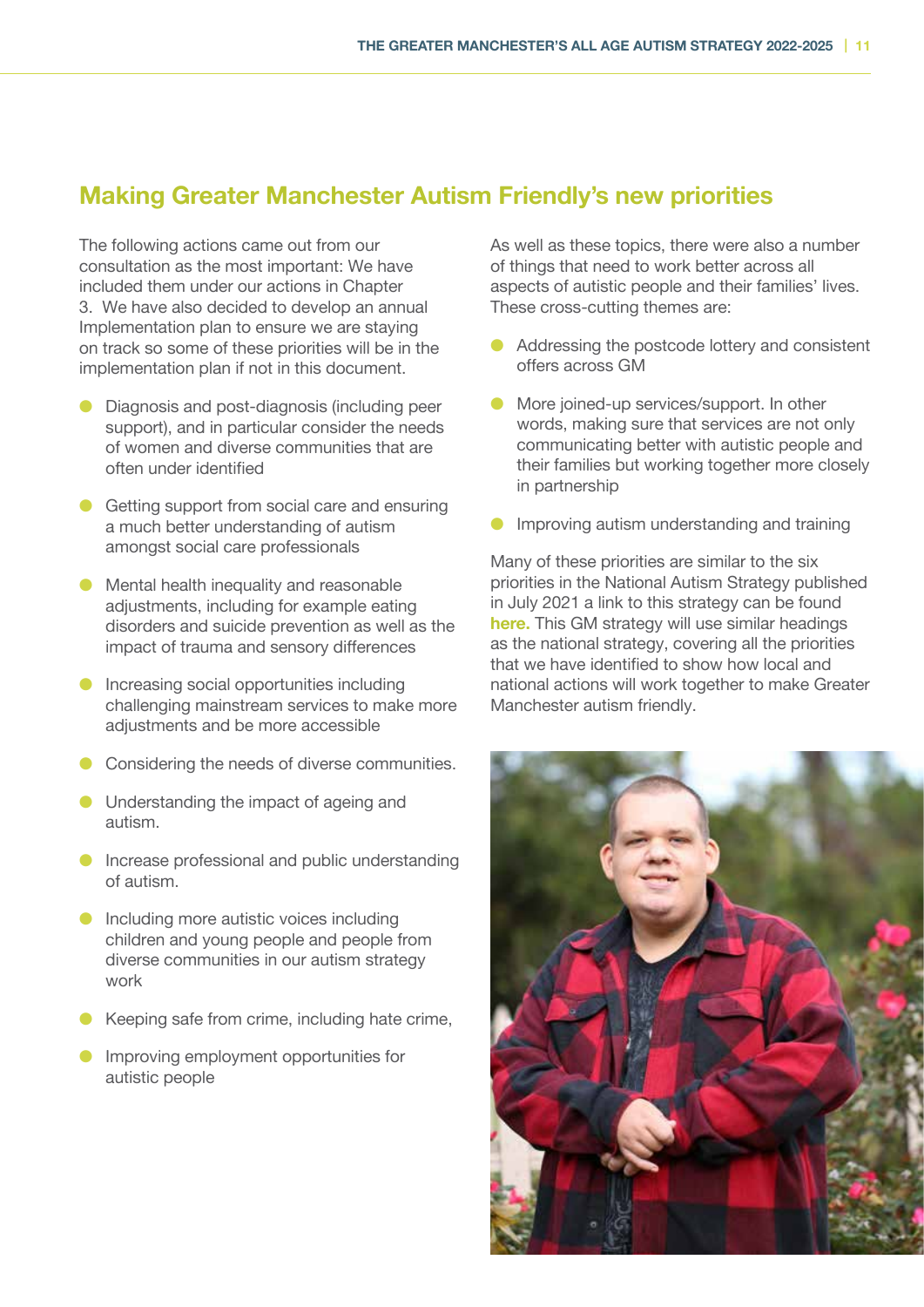

### **The values that will guide the strategy**

The values underpinning the strategy are important because they help decide what specific actions will be taken, and how GMAC, the localities and the NHS will be accountable for progress.

- **1. Nothing about us without us:** All of this work has to be coproduced. What we mean by this is that we want all of the actions and outcomes to be co-designed, codelivered and evaluated by people with lived experience
- **2. Difference = strength:** We firmly believe that our community benefits from the differences that autistic bring in terms of thinking and approach and that we want to go beyond autism awareness towards autism acceptance and celebration
- **3. Rights:** We are committed to ensuring that autistic people and their families understand their rights and entitlements
- **4. Clear accessible and honest communication:** We believe that the most 'autism friendly' communication is accessible, clear, honest and transparent. We want to support all services to be clear, even if the message is a difficult one
- **5. The importance of diverse experiences:** We believe that diversity of our community in GM is a huge strength and we want to make sure that we hear from as many communities in GM as we can. We are aware that we will need to do additional work to make this happen. We will respect people's identities and always be aware that individuals may have many intersectional identities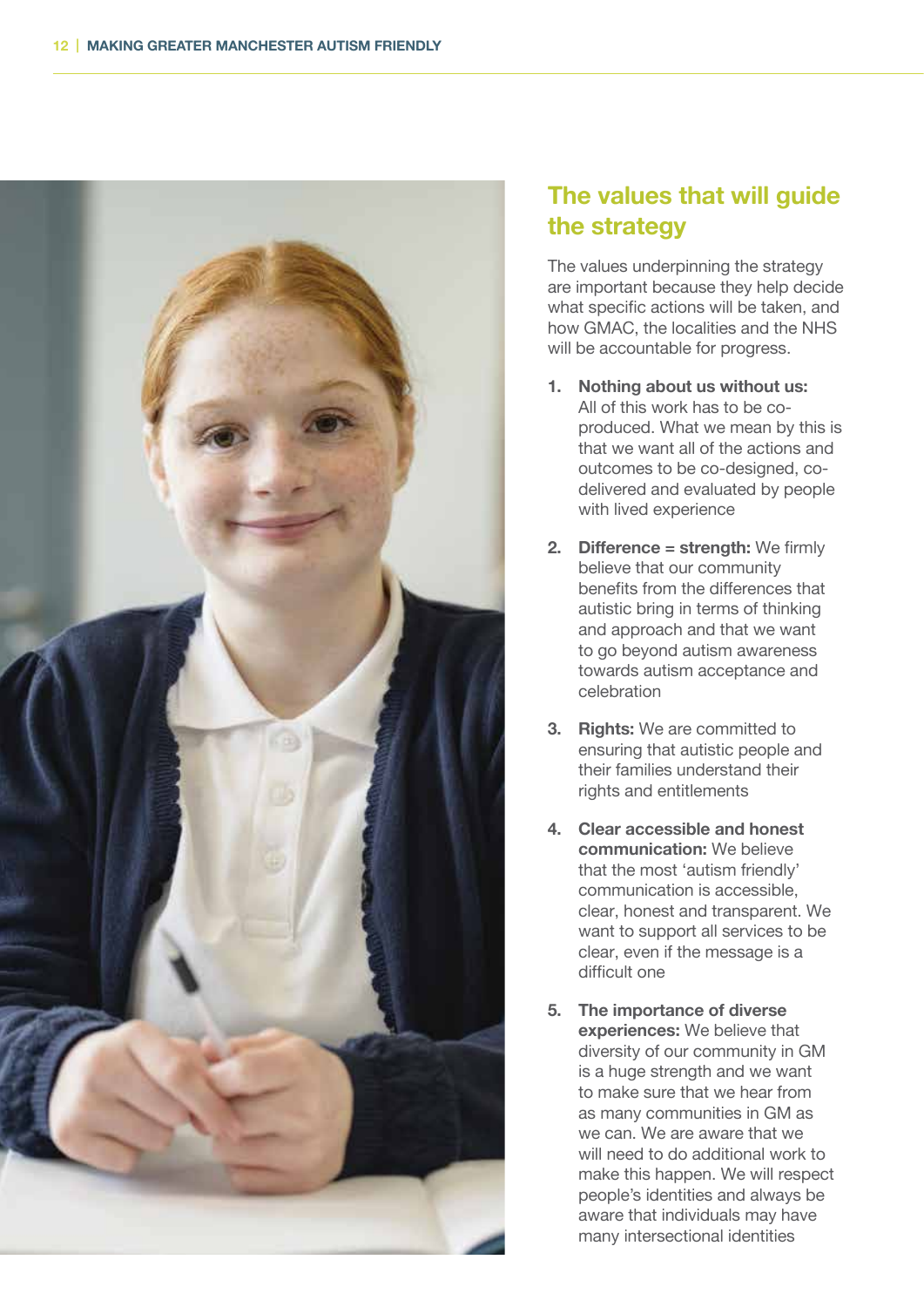### **CHAPTER 3: WHAT WE WILL DO**

| <b>Priority</b>                       | <b>Action</b>                                                                                                                                                                                                                                                    | <b>Impact</b>                                                                                                                                                                                       |
|---------------------------------------|------------------------------------------------------------------------------------------------------------------------------------------------------------------------------------------------------------------------------------------------------------------|-----------------------------------------------------------------------------------------------------------------------------------------------------------------------------------------------------|
| <b>Understanding</b><br>and awareness | We will support the roll out of the<br><b>Oliver McGowan Mandatory Training</b><br>in autism and learning disability, with<br>a clear autism training strategy in each<br>locality which covers Tier 1, 2 and<br>3 of the Autism Core Capabilities<br>framework. | Autistic people will feel like there<br>will be some better understanding<br>amongst professionals in GM, in<br>particular those working within Health<br>and Social Care.                          |
|                                       | We will be looking to increase take up<br>of this, in particular. In mental health<br>services across GM as well as the<br>primary care services.                                                                                                                |                                                                                                                                                                                                     |
|                                       | All training will be co-designed, co-<br>delivered and co evaluated by people<br>with lived experience of all ages.                                                                                                                                              |                                                                                                                                                                                                     |
|                                       | GMAC will also look at increasing<br>training on reasonable adjustments in<br>Mental Health services.                                                                                                                                                            |                                                                                                                                                                                                     |
|                                       | The GM Autism Training group will<br>work with localities to make sure<br>quality standards on training are met in<br>the GM Training Strategies/plans. We<br>will also make links with the GM LD<br>and Autism Workforce Strategy.                              | To make sure there is consistent<br>high-quality training available across<br>GM which means that autistic people<br>will feel better understood and<br>supported.                                  |
|                                       | Develop a GM reasonable adjustment<br>audit tool to help professionals make<br>the right adjustments and support<br>future National Autistic Society<br>campaigns to improve understanding<br>in businesses and shops.                                           | There will be more reasonable<br>adjustments being offered in<br>GM in a variety of settings and a<br>reliable system to check claims that<br>organisations are offering reasonable<br>adjustments. |
|                                       | Share the national public<br>understanding campaign under the<br>national autism strategy and decide<br>how GMAC can best help embed this<br>in GM and how autistic people will<br>be at the heart of improving autism<br>understanding in GM.                   | Better public understanding of<br>autism.                                                                                                                                                           |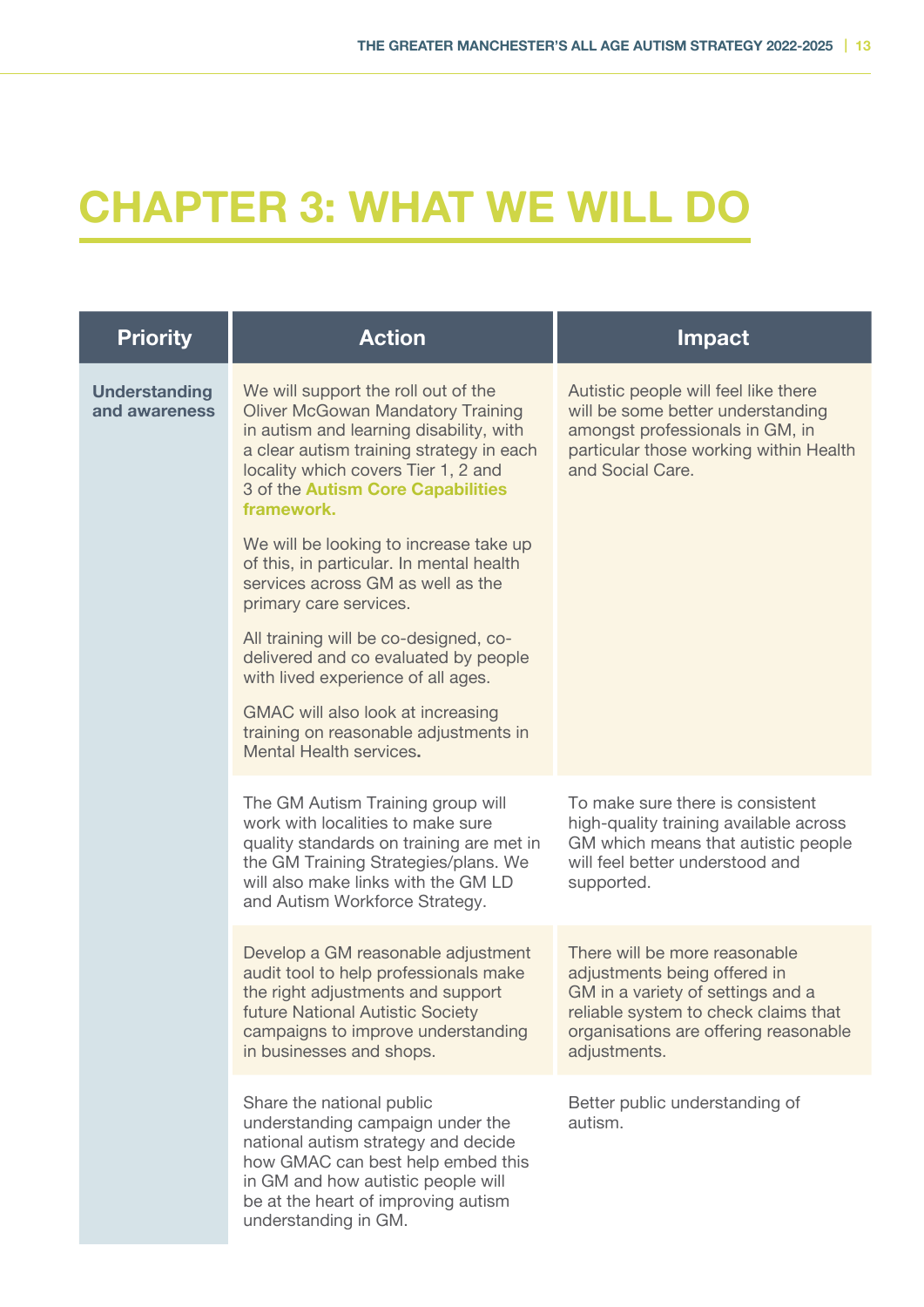| <b>Priority</b>                                              | <b>Action</b>                                                                                                                                                                                                                                                                                                                                                                                                             | <b>Impact</b>                                                                                                                                                                                                                                                                                                                                                             |
|--------------------------------------------------------------|---------------------------------------------------------------------------------------------------------------------------------------------------------------------------------------------------------------------------------------------------------------------------------------------------------------------------------------------------------------------------------------------------------------------------|---------------------------------------------------------------------------------------------------------------------------------------------------------------------------------------------------------------------------------------------------------------------------------------------------------------------------------------------------------------------------|
| <b>Understanding</b><br>and awareness                        | Promote teacher training opportunities,<br>including the Autism Education Trust,<br>to embed actions in the national<br>autism strategy. As part of this we<br>will particularly promote the voice of<br>autistic children and young people to<br>train staff and increase understanding<br>and acceptance.                                                                                                               | Better understanding of autism<br>by professionals including<br>commissioners, teachers and school<br>staff, leading to services that meet<br>needs better.                                                                                                                                                                                                               |
|                                                              | Continue to work with Transport for<br>Greater Manchester on developing<br>a coherent policy on concessionary<br>travel passes for autistic people and<br>to work to generally improve access to<br>public transport in GM.                                                                                                                                                                                               | Autistic people who need travel<br>passes will find it easier to get the<br>pass and therefore be able to access<br>the community better.                                                                                                                                                                                                                                 |
|                                                              | <b>GMAC will facilitate better</b><br>understanding of autism in diverse<br>communities of Greater Manchester<br>and also share information on cultural<br>awareness training in partnership with<br><b>GM Equality Alliance.</b>                                                                                                                                                                                         | Diverse communities will feel they<br>have a better understanding of<br>autism, and autism organisations<br>will gain a better understanding of<br>cultural competence.                                                                                                                                                                                                   |
| <b>Improving</b><br>access to<br>education and<br>transition | Create an Education Implementation<br>group to work with partners including<br>parents, young people and staff in<br>education to make improvements.<br>This will include work to improve<br>transitions, understanding of the<br>impact of stress and anxiety in school,<br>colleges and other educational<br>institutions, making reasonable<br>adjustments and listening to the voice<br>of children and young people. | Schools and colleges will feel more<br>confident that there is reliable and<br>consistent information and support<br>on autism. Teachers will feel better<br>equipped to work with autistic<br>students. Parents and autistic<br>children and young people will be<br>clearer about what they can expect<br>from schools and have an improved<br>experience of education. |
|                                                              | To support co-production with autistic<br>young people across GM and in the<br>localities, GMAC will [seek additional<br>funding to] create a young people's<br>advisory group.                                                                                                                                                                                                                                           | More autistic children, young people<br>and adults will feel engaged in the<br>work of the strategy and feel like they<br>have been part of the co-design and<br>co-delivery of the strategy and its<br>implementation.                                                                                                                                                   |
|                                                              | Continue to trial the Transition<br>templates in GM and roll out if<br>successful.                                                                                                                                                                                                                                                                                                                                        | Autistic children without an EHCP<br>will have better access to support in<br>transition.                                                                                                                                                                                                                                                                                 |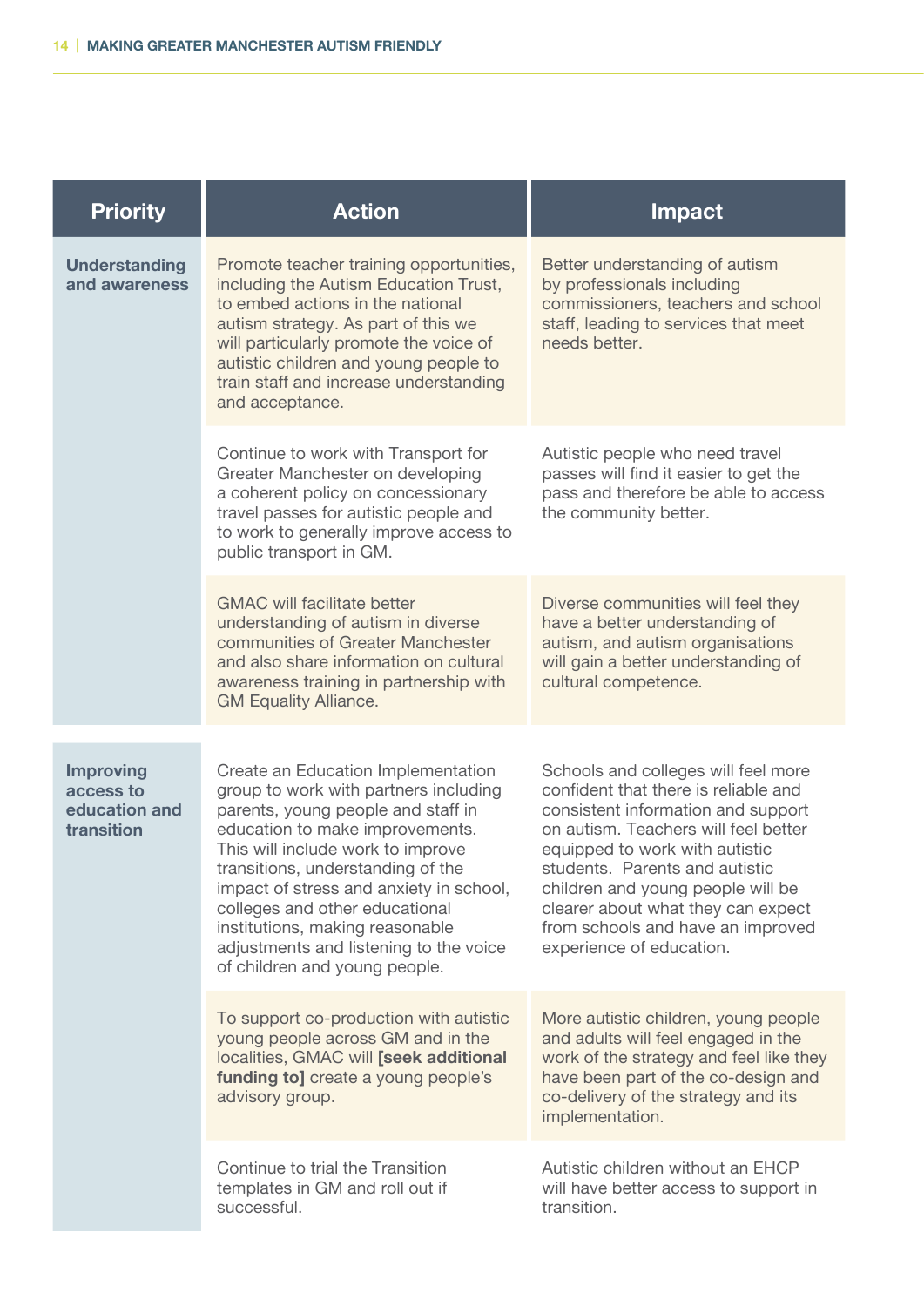| <b>Priority</b>                                                 | <b>Action</b>                                                                                                                                                                                                                                                                                                       | <b>Impact</b>                                                                                                                                   |
|-----------------------------------------------------------------|---------------------------------------------------------------------------------------------------------------------------------------------------------------------------------------------------------------------------------------------------------------------------------------------------------------------|-------------------------------------------------------------------------------------------------------------------------------------------------|
| <b>Improving</b><br>access to<br>education and<br>transition    | Work with Complex Safeguarding and<br>Youth Offending Teams to increase<br>understanding of autism.                                                                                                                                                                                                                 | Autistic children and young people<br>will feel better understood and<br>supported.                                                             |
|                                                                 | Promote the capability statements for<br>children's social workers to embed the<br>national autism strategy and generally<br>improve understanding of autism<br>amongst social workers. This will<br>include work with the local universities<br>offering social work training.                                     | Autistic children and families receive<br>more understanding in the social<br>work systems and this will lead to<br>better support.             |
|                                                                 | <b>GMAC</b> will continue to develop<br>information for:<br>Parents of autistic people including<br>for parents of pre-school children<br>Parents of children in transition<br>between primary and secondary<br>school<br>Parents of young people in<br>$\bullet$<br>transition between childhood and<br>adulthood. | Parents will feel better informed about<br>support, intervention, rights and<br>approaches available to support their<br>children/young people. |
|                                                                 | To improve information available to<br>autistic children and young people on<br>diagnosis, transition at various points<br>of life, mental health and thinking<br>about the future. We will make sure<br>this information is peer developed and<br>strengths based.                                                 | Autistic children and young people<br>will feel better informed about autism<br>and how to access support when and<br>if needed.                |
|                                                                 | Identify opportunities to improve<br>support specifically for autistic<br>parents.                                                                                                                                                                                                                                  | Autistic parents will feel better<br>supported by the system and wider<br>community.                                                            |
| <b>Supporting</b><br>more autistic<br>people into<br>employment | Work with the statutory sector<br>employers to improve experiences of<br>autistic employees within their own<br>organisations. This may include more<br>autism friendly recruitment practices<br>and developing employee networks for<br>Neurodiverse staff.                                                        | Autistic people will be more likely to<br>maintain employment in the statutory<br>sector and have a better experience<br>of employment.         |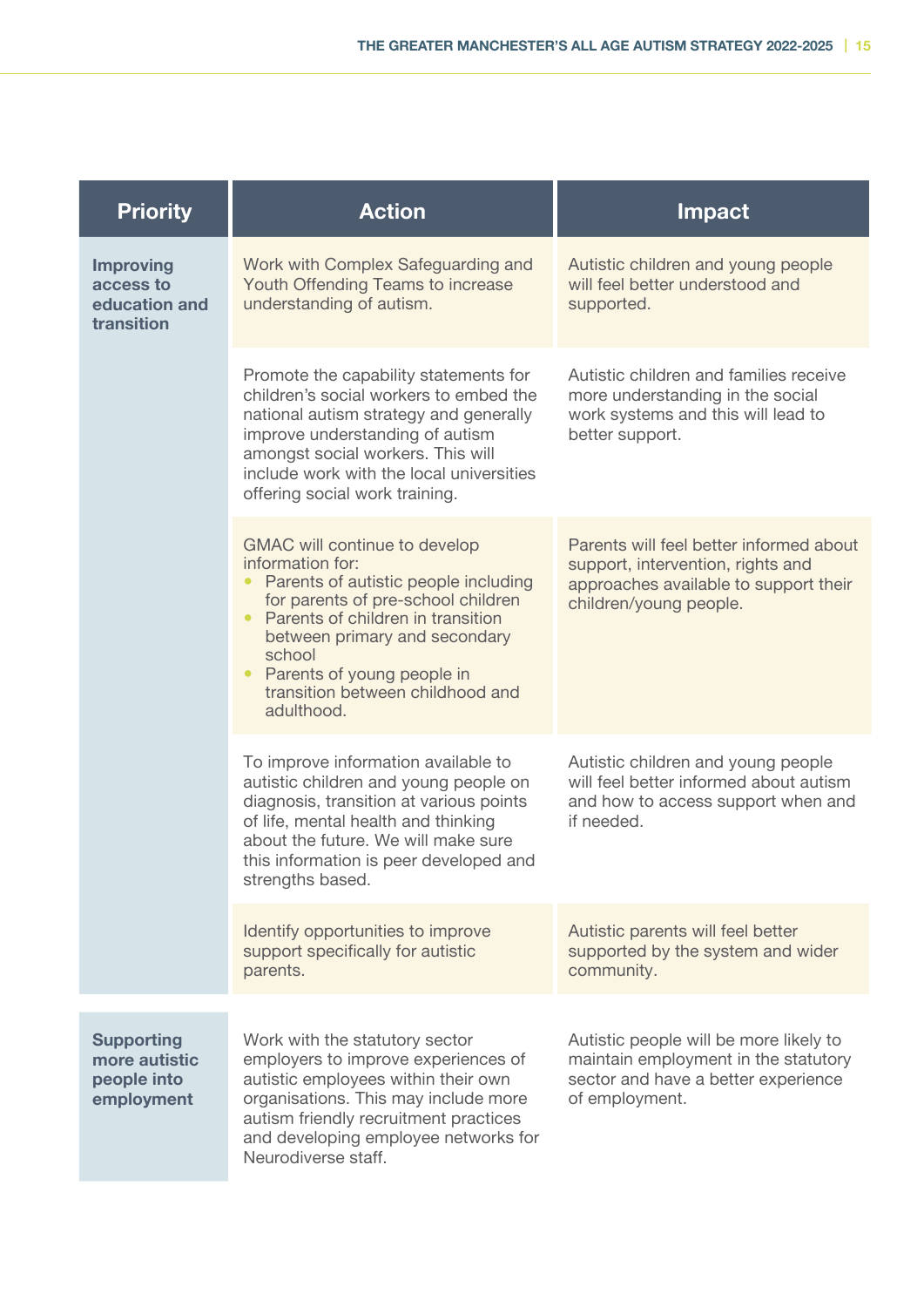| <b>Priority</b>                                                 | <b>Action</b>                                                                                                                                                                                                                                                                                                                                                                                                                                             | <b>Impact</b>                                                                                                                                                                                                                                                                                                                        |
|-----------------------------------------------------------------|-----------------------------------------------------------------------------------------------------------------------------------------------------------------------------------------------------------------------------------------------------------------------------------------------------------------------------------------------------------------------------------------------------------------------------------------------------------|--------------------------------------------------------------------------------------------------------------------------------------------------------------------------------------------------------------------------------------------------------------------------------------------------------------------------------------|
| <b>Supporting</b><br>more autistic<br>people into<br>employment | <b>Establish of an Autistic Entrepreneur</b><br>and business owners' network.                                                                                                                                                                                                                                                                                                                                                                             | The autistic entrepreneurs and<br>business owners' group will ensure<br>that autistic entrepreneurs have<br>a peer support network, more<br>access to formal support and make<br>professionals connections that will be<br>beneficial to their businesses.                                                                           |
|                                                                 | Expand and develop the GM<br>Neurodiversity and Learning Disability<br>Employer Network.                                                                                                                                                                                                                                                                                                                                                                  | There will be a well- established<br>employer network so that autistic<br>people will have more confidence in<br>those companies that are members<br>of the group, and the companies and<br>employers will feel more confident<br>to employ more autistic people in<br>the future and to better support their<br>existing workforce. |
|                                                                 | Support the development of a GM<br>Supported Employment Forum and a<br>programme of events jointly run with<br><b>NW British Association of Supported</b><br>Employment (BASE).                                                                                                                                                                                                                                                                           | More opportunities for employment<br>support organisations to share good<br>practice and insight into supporting<br>autistic people better. Improving the<br>experience of using those services for<br>autistic people.                                                                                                              |
| <b>Tackling health</b><br>and care<br><b>inequalities</b>       | Develop and promote a core post-<br>diagnostic support offer, including peer<br>support. Work with GMAC partners<br>to launch this offer across GM. In<br>particular we will look at addressing<br>the under diagnosis of women, people<br>from diverse communities and work<br>to improve engagement from those<br>groups through a regional public<br>awareness campaign.<br>The group will consider the need for<br>pre diagnostic support and whether | There will be a more consistent<br>diagnostic and post diagnostic<br>offer across GM with more access<br>to peers at the point of diagnosis.<br>Peer support will be paid so this will<br>increase employment opportunities<br>for autistic people in GM.                                                                            |
|                                                                 | the post diagnostic offer can be made<br>available with some adaptation, to<br>people at all stages of the diagnostic<br>journey.<br>The GMAC Post Diagnosis pilot for                                                                                                                                                                                                                                                                                    |                                                                                                                                                                                                                                                                                                                                      |
|                                                                 | adults will contribute to this work.                                                                                                                                                                                                                                                                                                                                                                                                                      |                                                                                                                                                                                                                                                                                                                                      |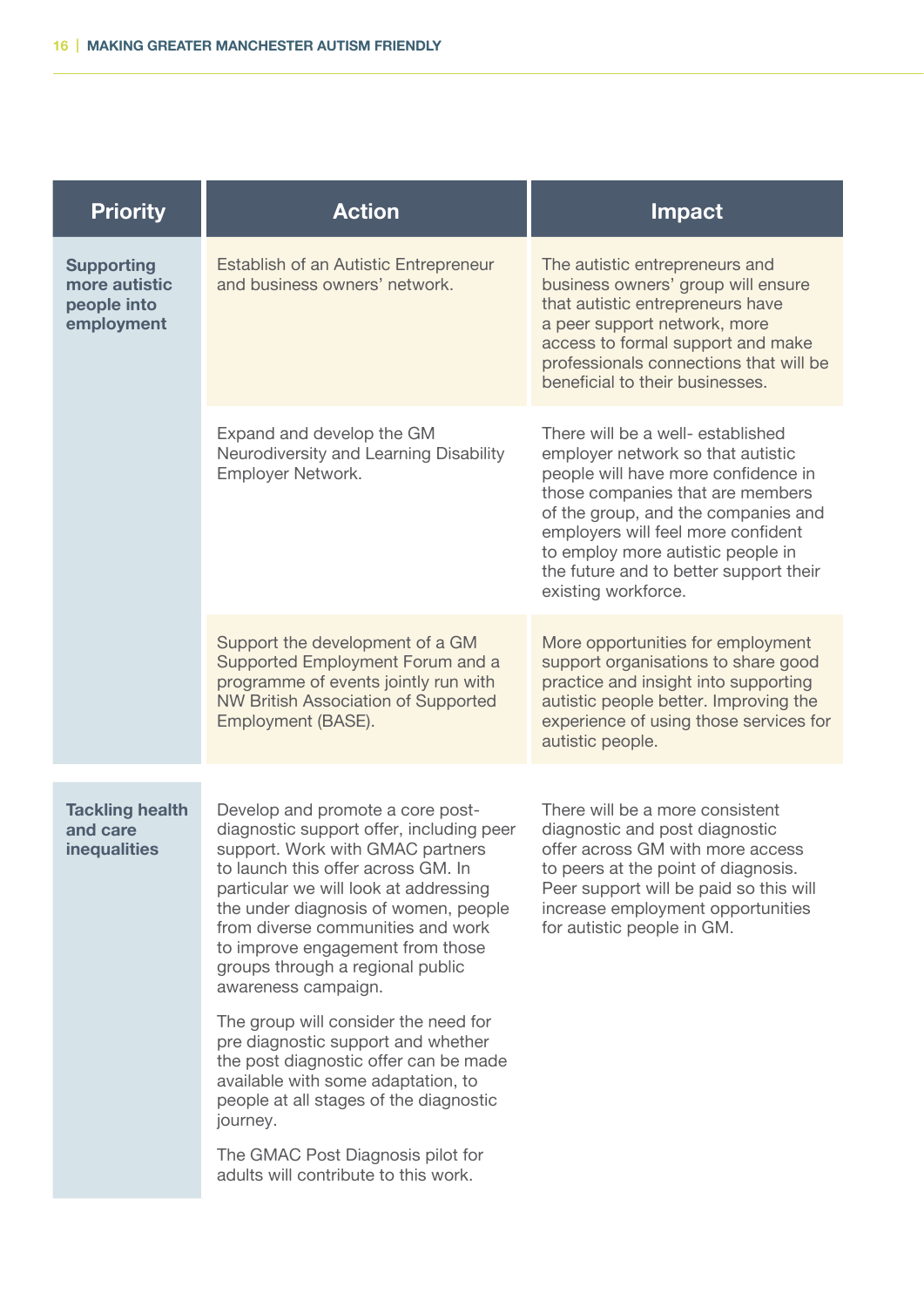| <b>Priority</b>                                    | <b>Action</b>                                                                                                                                                                                                                                                                                                                                                                                                                                                                                                                                                  | <b>Impact</b>                                                                                                                                                 |
|----------------------------------------------------|----------------------------------------------------------------------------------------------------------------------------------------------------------------------------------------------------------------------------------------------------------------------------------------------------------------------------------------------------------------------------------------------------------------------------------------------------------------------------------------------------------------------------------------------------------------|---------------------------------------------------------------------------------------------------------------------------------------------------------------|
| <b>Tackling health</b><br>and care<br>inequalities | Work with statutory advocacy<br>providers to identify levels of autism<br>understanding, and support them to<br>develop consistent training.                                                                                                                                                                                                                                                                                                                                                                                                                   | More autistic people will feel like they<br>have support to have their needs met<br>and will understand their rights.                                         |
|                                                    | Continue to convene the North West<br>diagnosticians working group to<br>share best practice and ideas. Share<br>the findings of wider work to support<br>improvements to diagnosis across the<br>North West.                                                                                                                                                                                                                                                                                                                                                  | Clinicians and practitioners will get<br>more peer support, and pick up good<br>practice tips that can be implemented<br>locally to improve their own offers. |
|                                                    | Increase understanding of mental<br>health, including suicide risks, for<br>autistic people and work to reduce<br>this in GM by partnering with the GM<br>Suicide Prevention board to share<br>best practice and resources. There<br>will also be specific work to increase<br>understanding on autism in eating<br>disorder services and general mental<br>health services. This work will include<br>promoting the use of the National<br>Autistic Society's new guide for talking<br>therapists.                                                            | More appropriate support for autistic<br>people leading to reduced mental<br>health needs.                                                                    |
|                                                    | Explore opportunities to support<br>research into the most effective<br>social support for autistic adults in<br>partnership with local universities and<br>councils.                                                                                                                                                                                                                                                                                                                                                                                          | More evidence-based research in<br>order to commission services.                                                                                              |
|                                                    | Increase social opportunities for<br>autistic adults and children and young<br>people in GM regardless of whether<br>they are considered eligible for social<br>care and for them to be accurately<br>assessed and recognised. This will<br>include scoping the potential for a<br>National Autistic Society branch in<br>GM. In addition we will encourage<br>mainstream organisations to become<br>more inclusive of autistic people.<br>Some specific work on increasing<br>accessibility of the rich GM Cultural<br>sector would also be helpful for this. | Less social isolation from some of<br>the most marginalised people in any<br>community.                                                                       |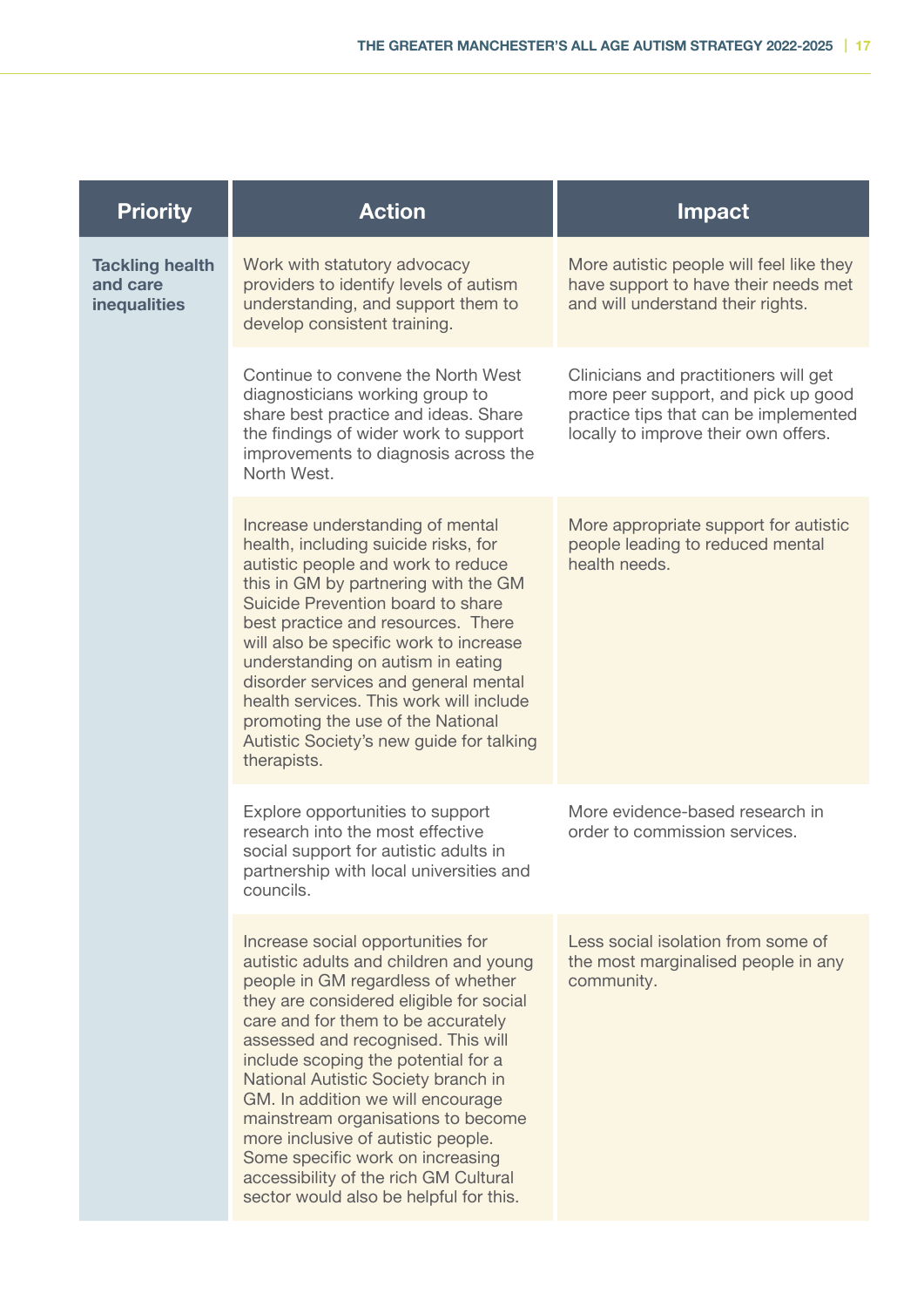| <b>Priority</b>                                           | <b>Action</b>                                                                                                                                                                                                                                                                                                                                                                                                                                                                                                                                                                                                               | <b>Impact</b>                                                                                                                                                                                         |
|-----------------------------------------------------------|-----------------------------------------------------------------------------------------------------------------------------------------------------------------------------------------------------------------------------------------------------------------------------------------------------------------------------------------------------------------------------------------------------------------------------------------------------------------------------------------------------------------------------------------------------------------------------------------------------------------------------|-------------------------------------------------------------------------------------------------------------------------------------------------------------------------------------------------------|
| <b>Tackling health</b><br>and care<br><b>inequalities</b> | Continue to improve engagement with<br>diverse communities in the strategic<br>work and the activities that GMAC<br>runs. This includes LGBTQ+ people<br>and communities experiencing racial<br>inequality. This will include developing<br>insight to inform GMAC's own advice<br>service and to share best practice to<br>reduce barriers to support.<br>If funding can be secured, GMAC<br>will also develop business cases<br>with relevant partner organisations to<br>try and increase support for diverse<br>autistic communities in GM.                                                                             | More evidence-based support given<br>to diverse communities via the GMAC<br>information offer. Increased trust and<br>improved relationship between some<br>diverse communities and GMAC.             |
|                                                           | <b>GMAC will work with the NHS</b><br>England LeDeR programme on the<br>implementation in Greater Manchester.<br>(The learning from deaths of people<br>with a learning disability (LeDeR)<br>programme was set up as a service<br>improvement programme to look at<br>why people are dying, and what we<br>can do to change services locally<br>and nationally to improve the health<br>of people with a learning disability,<br>and reduce health inequalities. From<br>January 2022 this has been extended<br>to autistic people to raise awareness<br>of this programme amongst autistic<br>people and their families). | In the event of an unexpected death<br>of an autistic person there will be a<br>thorough review to ensure there are<br>lessons learnt for the future.                                                 |
|                                                           | Work with NHS England to embed<br>improvements to primary care in GM.<br>This will include work to improve GP<br>recording of autism and roll out annual<br>health checks following NHS England's<br>pilots.                                                                                                                                                                                                                                                                                                                                                                                                                | More autistic people will get a health<br>action plan which means that there<br>is a better understanding of health<br>needs for this population and the<br>person will be healthier.                 |
|                                                           | Work with a wide group of<br>stakeholders including people from<br>health; social care, people with lived<br>experience and VCSE groups on the<br>impact of ageing on autistic people.                                                                                                                                                                                                                                                                                                                                                                                                                                      | More autistic people with have<br>services that can make appropriate<br>reasonable adjustments as they<br>get older and there is a better<br>understanding of the gaps that exists<br>for this group. |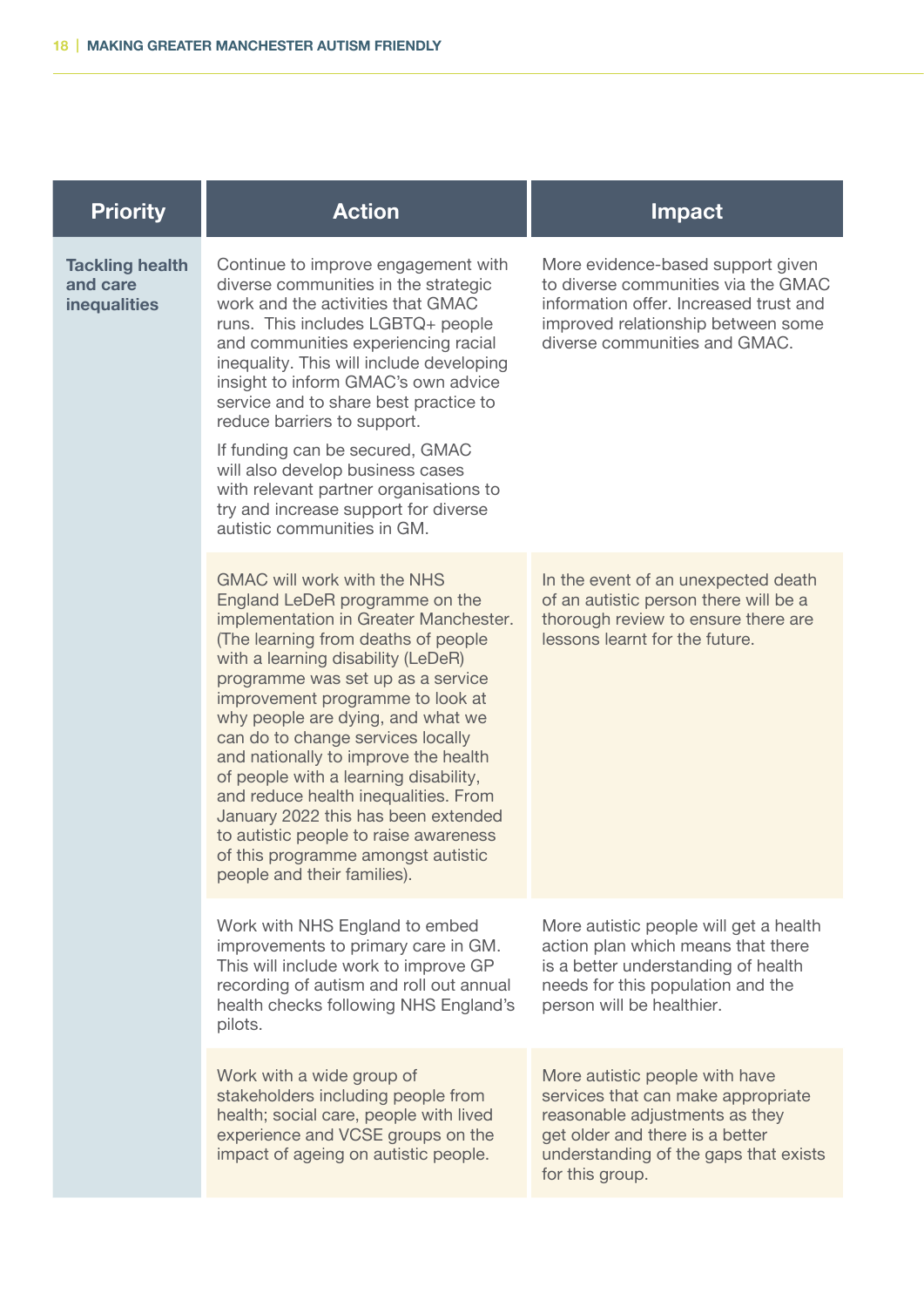| <b>Priority</b>                                               | <b>Action</b>                                                                                                                                                                                                             | <b>Impact</b>                                                                                                                               |
|---------------------------------------------------------------|---------------------------------------------------------------------------------------------------------------------------------------------------------------------------------------------------------------------------|---------------------------------------------------------------------------------------------------------------------------------------------|
| <b>Building the</b><br>right support<br>and inpatient<br>care | Develop a business case for an autism<br>housing advocacy service to be<br>established across GM.                                                                                                                         | If successfully funded, autistic people<br>having difficulties with housing would<br>be able to get specialist advocacy<br>support.         |
|                                                               | Share information about best practice<br>community support for autistic<br>people, including schemes like Autism<br>Accreditation.                                                                                        | We will have more autism competent<br>services available to people within<br>GM.                                                            |
|                                                               | Develop relationships with local<br>homeless services to share best<br>practice and improve autism<br>understanding.                                                                                                      | Autistic people will feel better<br>supported by the homeless services<br>in GM.                                                            |
|                                                               | Raise awareness of autism amongst<br>Council disabled Facilities Grant teams.                                                                                                                                             | More autistic people and their families<br>being successful in accessing DFGs.                                                              |
|                                                               | Continue to update and promote<br>the GM housing guides based on<br>feedback from autistic people and their<br>families.                                                                                                  | Autistic people and families can get<br>clearer information on housing.                                                                     |
|                                                               | Continue to encourage and support<br>autism specific supported housing<br>schemes and share best practice<br>across the region including best<br>practice in relation to design.                                          | Autistic people will have access to<br>more housing options.                                                                                |
|                                                               | Look at reasonable adjustments that<br>need to be made for autistic people<br>within housing services, including<br>considering a "champions" model.                                                                      | Autistic people will feel better<br>supported by housing providers.                                                                         |
|                                                               | Work with the Greater Manchester<br>Housing Providers group to improve<br>understanding of the needs of autistic<br>people and to increase capacity for<br>appropriate housing.                                           | Autistic people will be able to access<br>more appropriate housing.                                                                         |
|                                                               | Increase awareness of <b>Care</b><br><b>Treatment Reviews and Care</b><br><b>Education Treatment Reviews</b><br>among autistic people and families.<br>GMAC will develop some workshops<br>and resources to support this. | Ensure that autistic people and their<br>families understand their rights in<br>relation to CTRs and CETRs and<br>know how to ask for them. |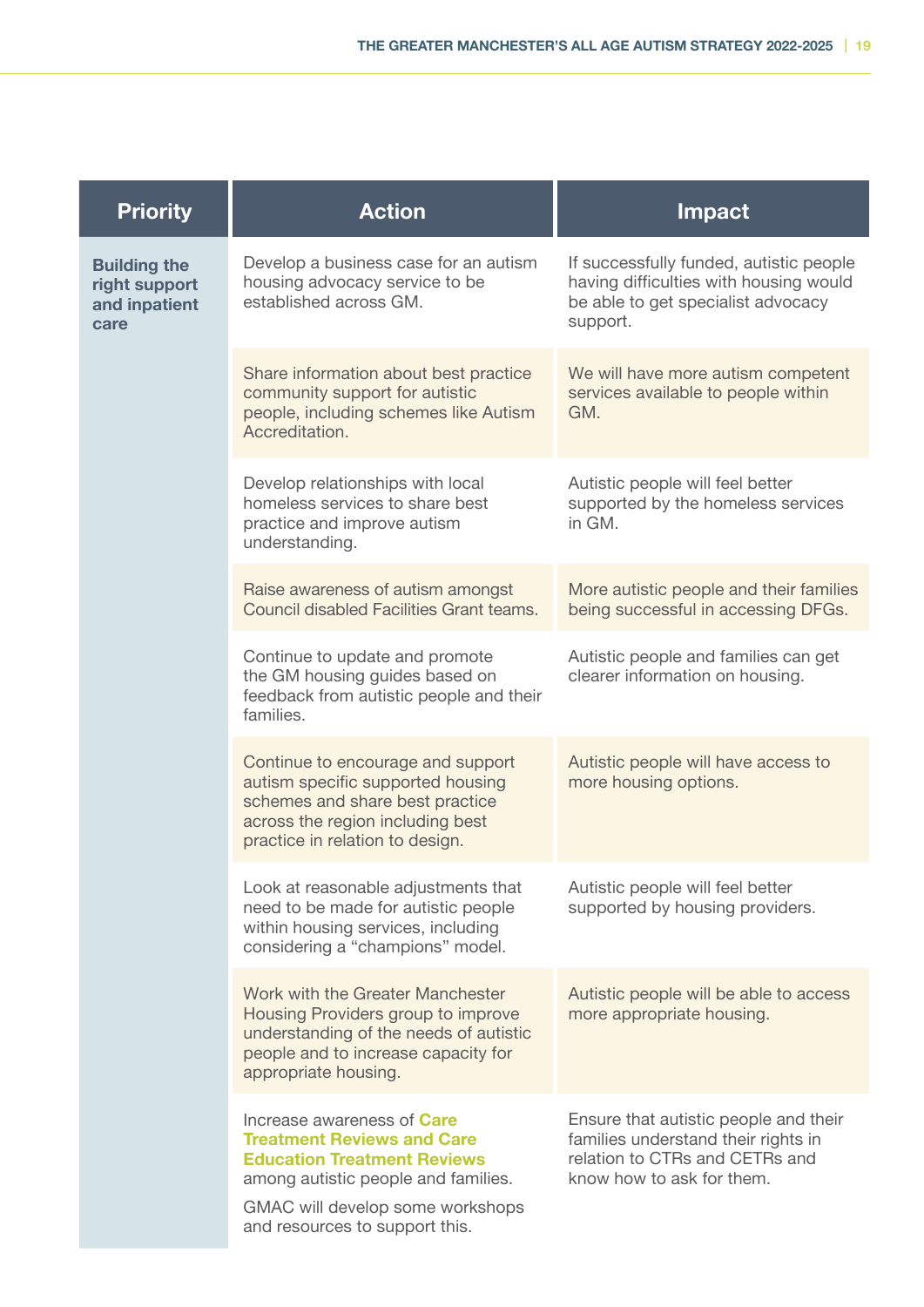| <b>Priority</b>                                                                                                   | <b>Action</b>                                                                                                                                                                                                                                                                                                                                                                           | <b>Impact</b>                                                                                                                          |
|-------------------------------------------------------------------------------------------------------------------|-----------------------------------------------------------------------------------------------------------------------------------------------------------------------------------------------------------------------------------------------------------------------------------------------------------------------------------------------------------------------------------------|----------------------------------------------------------------------------------------------------------------------------------------|
| <b>Building the</b><br>right support<br>and inpatient<br>care                                                     | Increase professional understanding of<br>mental health risks of children, young<br>people and autistic adults and also of<br>the importance of the Mental Capacity<br>Act.                                                                                                                                                                                                             | Autistic people and their families will<br>feel better understood and supported<br>by professionals.                                   |
| <b>Improving</b><br>support within<br>the Criminal<br><b>Justice and</b><br><b>Youth Justice</b><br><b>System</b> | Through GM Health and Justice<br>Steering Group for the <b>GM Health</b><br>and Justice Strategy, work with the<br>criminal justice system to develop a<br>GM Prison support pathway for autistic<br>people.                                                                                                                                                                            | Better experience of prison for<br>autistic people and more reasonable<br>adjustments being made.                                      |
|                                                                                                                   | With the Health and Justice steering<br>group, scope the needs of victims<br>of crime including disability hate<br>crime and gender-based violence in<br>partnership with the GM Gender Based<br>Violence Strategy. This will include<br>prevention measures and cross-<br>referring with existing schemes in GM<br>such as the Safe Places scheme and<br>the Safer Streets Initiative. | Autistic people who have been<br>victims will be able to gain more<br>bespoke support.                                                 |
|                                                                                                                   | All GM custody suites will<br>receive information on accessible<br>communication and we will work with<br>partners to encourage resources are<br>used.                                                                                                                                                                                                                                  | Autistic people going through<br>custody suites will better understand<br>the process and therefore feel less<br>anxious.              |
|                                                                                                                   | The Working for Justice group,<br>Keyring, some short training videos for<br>the CJS will be developed with people<br>with lived experience.                                                                                                                                                                                                                                            | Autistic people will meet<br>professionals within the CJS with a<br>better understanding of autism and<br>therefore be treated better. |
|                                                                                                                   | Work with the GM Health and Justice<br>Strategy programme lead and group<br>to improve understanding of autism,<br>prevent autistic people being caught<br>up in the CJS and make better<br>reasonable adjustments.                                                                                                                                                                     | Autistic people in GM will experience<br>more reasonable adjustments within<br>the CJS in GM.                                          |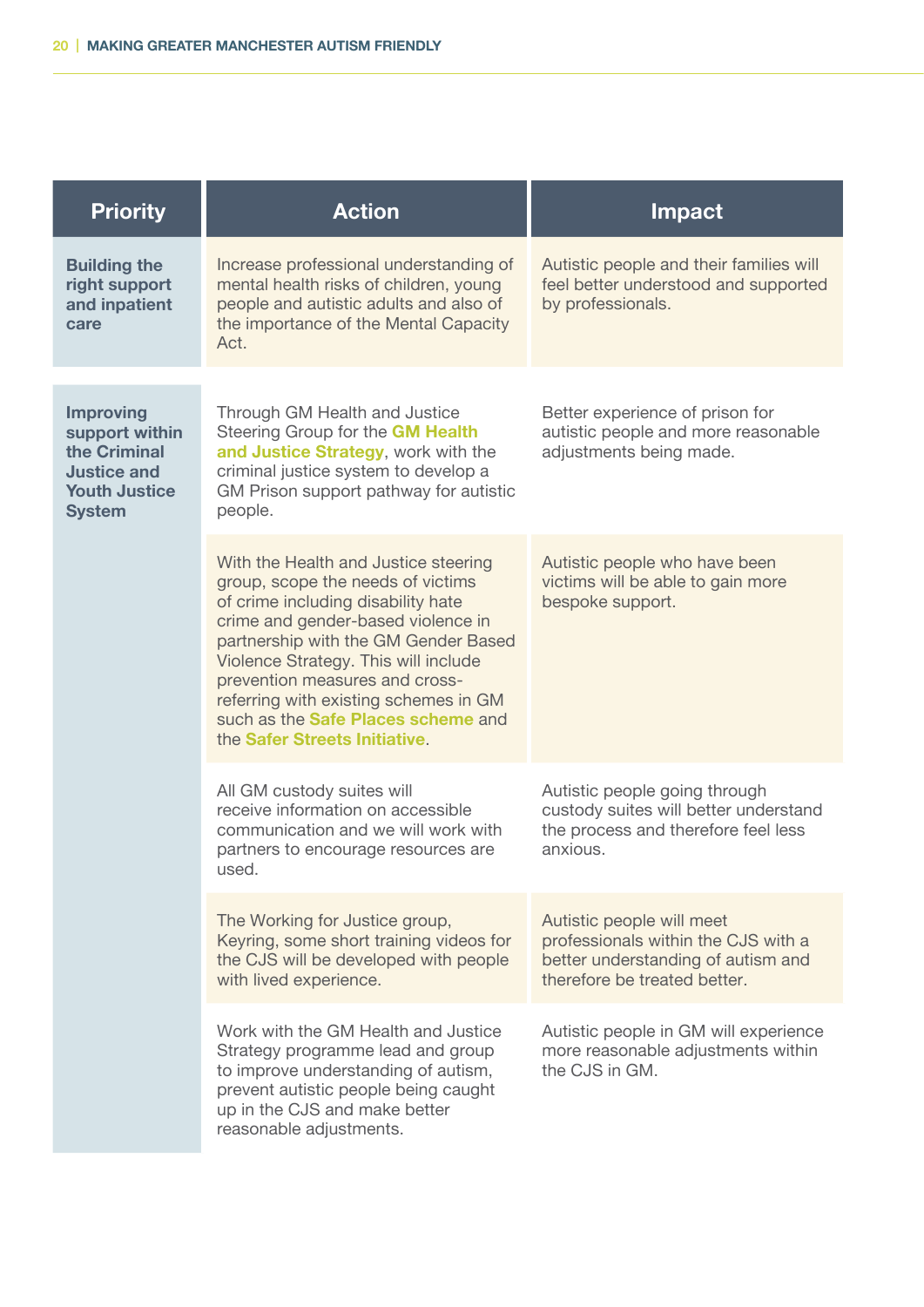#### **Enablers**

The work in GM will be supported by the following enablers:

- The **[National Autism Strategy](https://www.gov.uk/government/publications/national-strategy-for-autistic-children-young-people-and-adults-2021-to-2026)** documents and Implementation plans
- The **[Commissioning guidance on](https://www.skillsforcare.org.uk/resources/documents/Developing-your-workforce/Care-topics/Autism/Commissioning-autism-services/Commissioner-framework-main-FINAL-150621.pdf)  [diagnosis](https://www.skillsforcare.org.uk/resources/documents/Developing-your-workforce/Care-topics/Autism/Commissioning-autism-services/Commissioner-framework-main-FINAL-150621.pdf)** developed by Skills for **Care**
- The NAS Influence and Research team and the NAS Campaigns team

#### **Conclusion**

The ambitions of our first GM Autism Strategy have continued in this strategy and we hope that everyone who worked on this first strategy with us for the past three years will continue to work with us on this next strategy, we need you all.

Clearly our work is far from complete and the pandemic has only delayed progress. However, these first three years have reminded us of wealth of expertise, experience and passion out there and we hope that we can make things better for autistic people in Greater Manchester and come to share what an asset autistic people are to our communities and neighbourhoods. For our part, here at GMAC, we will commit to doing better to engage with a wider and more diverse group of autistic people and their families and communities and to keep pushing this strategy forward. We hope you will come with us on this journey, we certainly can't do it without you.

Tim Nicholls, Mari Saeki, Emma Roberts and Abigail Gibson, Greater Manchester Autism Consortium, National Autistic Society.

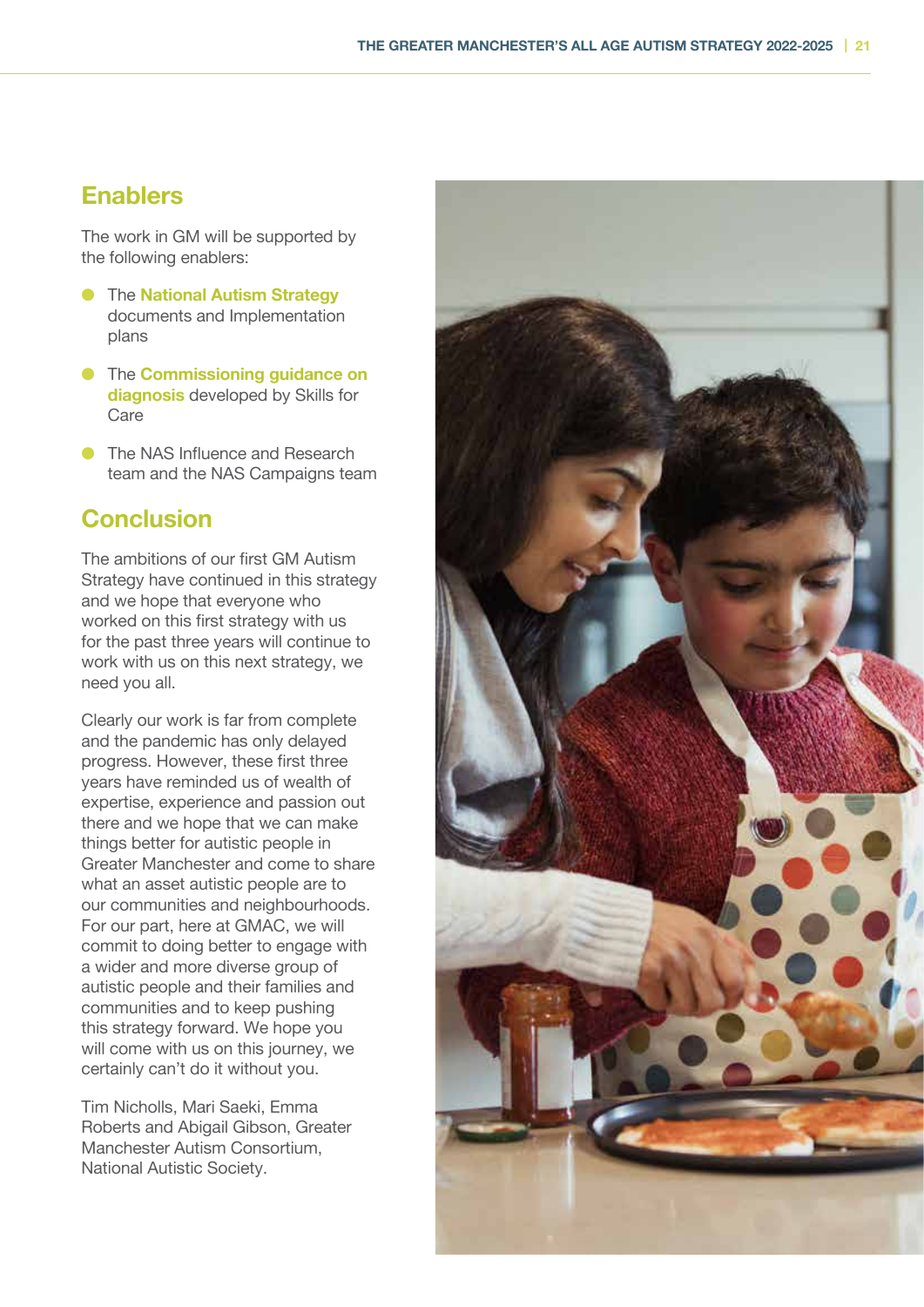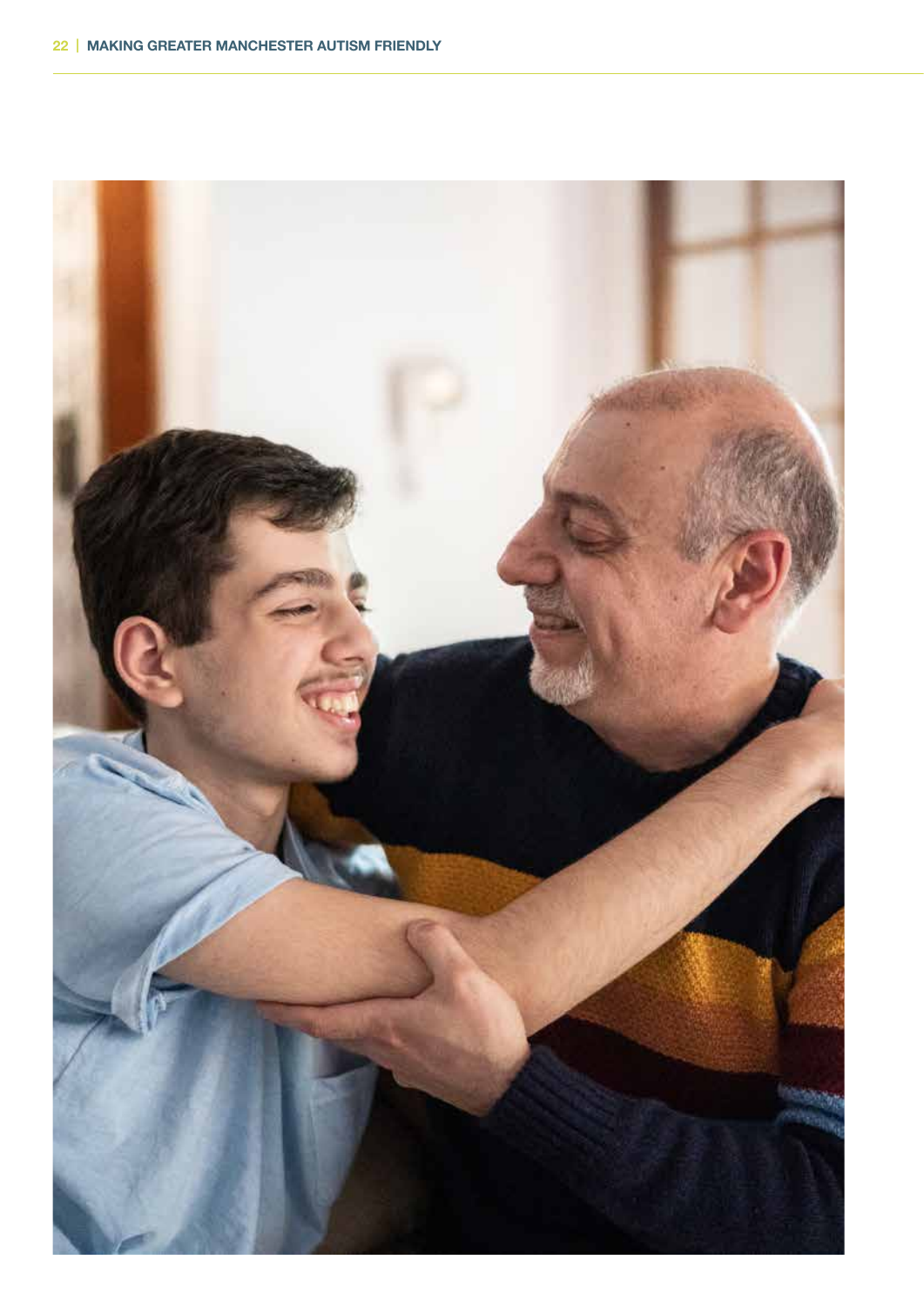### **APPENDIX 1 - PROGRESS MADE UNDER THE LAST STRATEGY**

| <b>Chapter</b>                                                                                                    | <b>What we</b><br>said we<br>would do                                                                                                                                                                    | What we have done                                                                                                                                                                                                                                                                                                                                                                                       |
|-------------------------------------------------------------------------------------------------------------------|----------------------------------------------------------------------------------------------------------------------------------------------------------------------------------------------------------|---------------------------------------------------------------------------------------------------------------------------------------------------------------------------------------------------------------------------------------------------------------------------------------------------------------------------------------------------------------------------------------------------------|
| <b>Access</b><br><b>Making public</b><br>services including<br>housing and<br>council services<br>more accessible | Share GMAC's<br>Reasonable<br>Adjustment<br>guides with GM<br>Partnership<br>boards to<br>improve<br>accessibility                                                                                       | Set up a Reasonable Adjustments implementation<br>group for acute settings on May 2019<br>GMAC sent out the guides several times. These are<br>also on the website, they are available here                                                                                                                                                                                                             |
|                                                                                                                   | Create<br>personalised RA<br>profiles                                                                                                                                                                    | A card for use in hospital setting is now available here<br>The NAS Health passport has also been updated in<br>2020 this can be found here                                                                                                                                                                                                                                                             |
|                                                                                                                   | NAS to identify<br>places for<br><b>Autism Friendly</b><br>Award in GM<br>and develop<br>links with<br><b>GM Disabled</b><br>People's Panel<br>and explore<br>issue of<br>concessionary<br>travel passes | The NAS Autism Friendly Award was paused during<br>the coronavirus pandemic<br>Links with Disabled People's Panel created through<br>representation of the GMAC Autistic Adult Advisory<br>group on the panel<br>GMAC and GM Disabled People's Panel have worked<br>on Concessionary travel pass issue with TfGM. This<br>work is still on-going                                                        |
|                                                                                                                   | Create a<br>Housing<br>Implementation<br>Group                                                                                                                                                           | The Housing Implementation Group was set up in June<br>2019 and continued throughout the duration of the<br>strategy<br>Specific guidance on housing developed by the group<br>on eviction and on getting a tenancy, available here<br>Specific working groups developed on advocacy and<br>eviction in autumn 2021 with a view to developing a<br>business case for an autism housing advocacy service |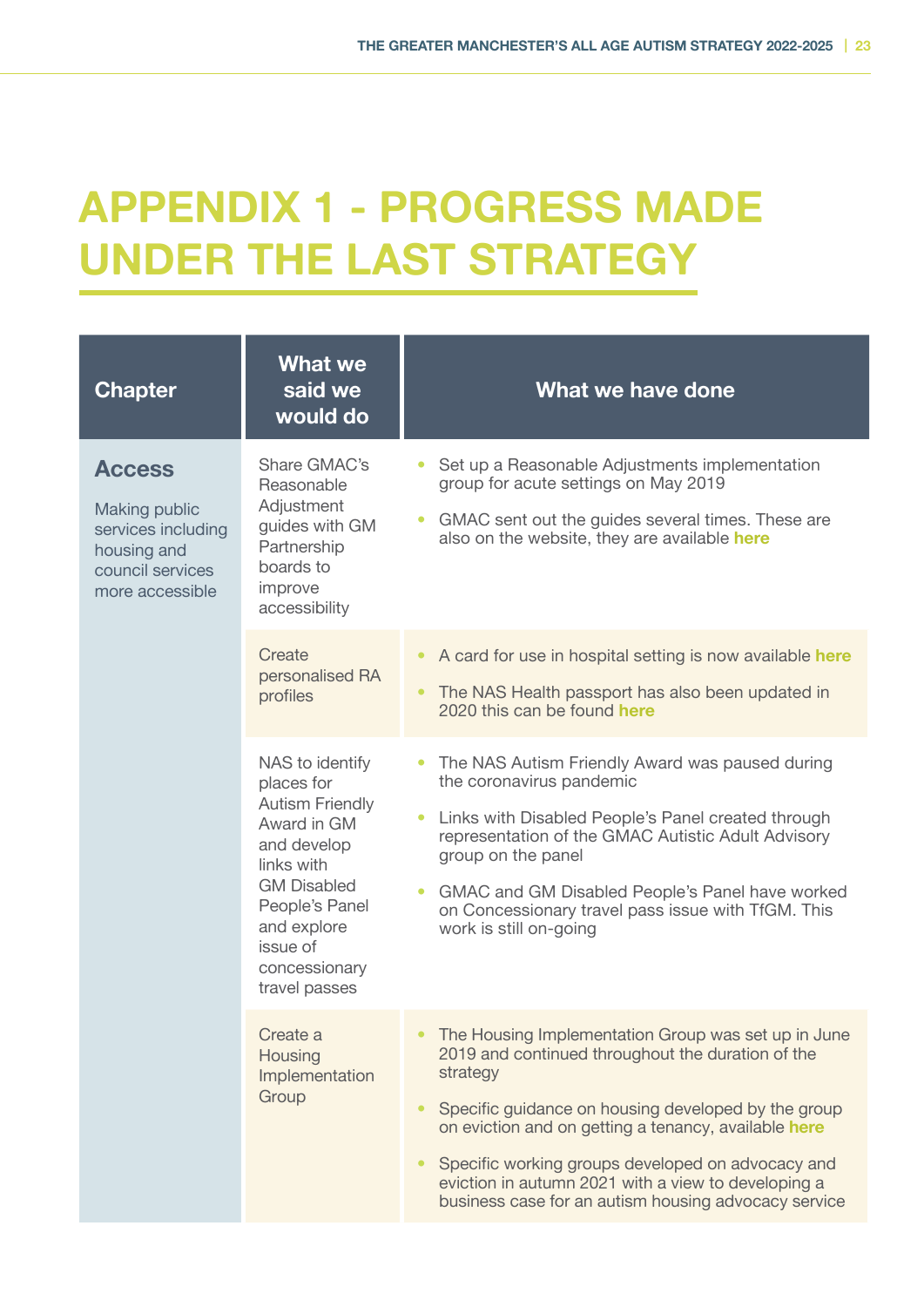| <b>Chapter</b>                                                                                                                                                                                                                                                                                                                                                            | <b>What we</b><br>said we<br>would do                                                                                              | What we have done                                                                                                                                                                                                                                                                                                                                                                                                                                                                                                                                                                                                                                                                                                                                                                                                                                                                                                                                                                                                                   |
|---------------------------------------------------------------------------------------------------------------------------------------------------------------------------------------------------------------------------------------------------------------------------------------------------------------------------------------------------------------------------|------------------------------------------------------------------------------------------------------------------------------------|-------------------------------------------------------------------------------------------------------------------------------------------------------------------------------------------------------------------------------------------------------------------------------------------------------------------------------------------------------------------------------------------------------------------------------------------------------------------------------------------------------------------------------------------------------------------------------------------------------------------------------------------------------------------------------------------------------------------------------------------------------------------------------------------------------------------------------------------------------------------------------------------------------------------------------------------------------------------------------------------------------------------------------------|
| <b>Community</b><br>To make sure<br>autistic people<br>are part of their<br>communities and<br>able to access<br>support. Incudes<br>specifically, those<br>in the criminal<br>justice system as<br>well as diverse<br>communities<br>such as<br>communities<br>experiencing<br>racial inequality,<br><b>LGBTQI</b><br>communities,<br>women and older<br>autistic people | <b>Update GMAC</b><br>website with<br>information<br>and develop<br>documents<br>regarding rights<br>entitlement on<br>the website | <b>GMAC website</b> has been updated and more work will<br>be done during 2022<br>Documents have been developed on rights and<br>entitlement about rights to 16 plus education; support<br>in higher education, access to care act assessment<br>and access to PIP. These are available here                                                                                                                                                                                                                                                                                                                                                                                                                                                                                                                                                                                                                                                                                                                                        |
|                                                                                                                                                                                                                                                                                                                                                                           | Set up a<br><b>Criminal Justice</b><br>Implementation<br>Group to<br>improve<br>support and<br>understanding                       | The Criminal Justice Implementation Group was set up<br>in May 2019<br>The implementation group started mapping support<br>organisations available to autistic people and those<br>with a learning disability. This work is still ongoing<br>An Accessible Information pilot which consisted of<br>the use of easy read and plain English materials and<br>sensory distraction items introduced in Wigan Custody<br>Suite launched September 2021<br>A sub-group on prisons was started October 2021 to<br>look at better routes to getting support in prison<br>Through aligning with the GM Health and Justice<br>Strategy 2020-2025, we brought in additional funding<br>to support co-production and training on exploitation.<br>Members of the group were also involved in the Review<br>of the Mentally Vulnerable Offenders Panel. Members<br>also contributed to a report funded by the Local<br>Government Association on good practice within the<br>CJS in supporting autistic and people with a learning<br>disability |
|                                                                                                                                                                                                                                                                                                                                                                           | Strengthen<br>links with CJS<br>services across<br><b>GM</b>                                                                       | Through the Implementation groups and the GM Health<br>and Justice strategy these links have strengthened<br>greatly. The group has members from probation,<br>prisons, CPS, police, a defence lawyer, people with<br>lived experience, health and social care staff, Liaison<br>and Diversion team members, specialist support and<br>university researchers who specialise in the CJS                                                                                                                                                                                                                                                                                                                                                                                                                                                                                                                                                                                                                                             |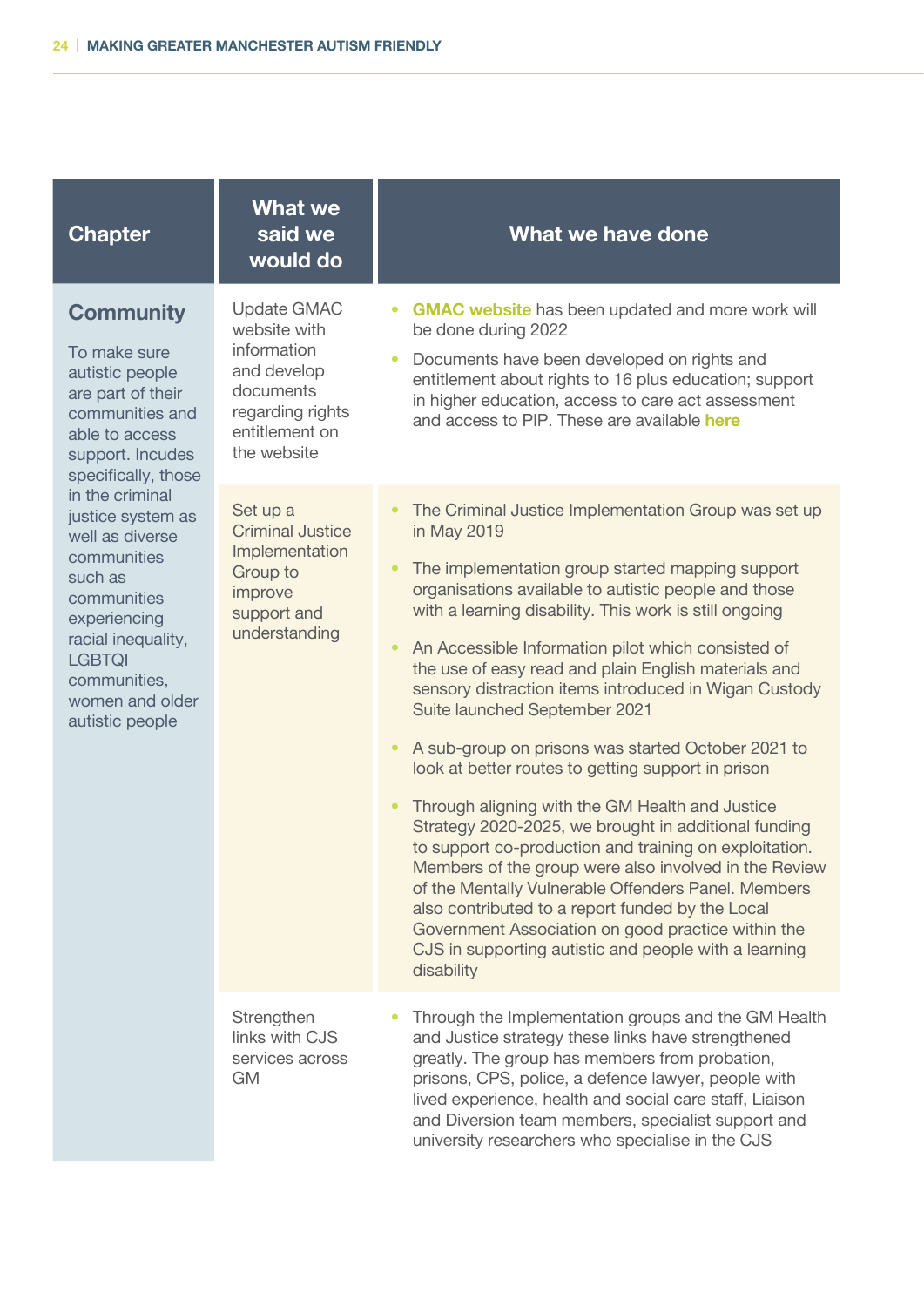| <b>Chapter</b>                                                                                                                        | <b>What we</b><br>said we<br>would do                                                                                                                       | What we have done                                                                                                                                                                                                                                                                                                                                                                                                                            |
|---------------------------------------------------------------------------------------------------------------------------------------|-------------------------------------------------------------------------------------------------------------------------------------------------------------|----------------------------------------------------------------------------------------------------------------------------------------------------------------------------------------------------------------------------------------------------------------------------------------------------------------------------------------------------------------------------------------------------------------------------------------------|
| <b>Community</b>                                                                                                                      | Engage<br>with diverse<br>communities<br>including<br>communities<br>experiencing<br>racial<br>inequalities,<br><b>LGBTQI</b><br>communities<br>and women   | GMAC sit on GM Equality Alliance and ran a workshop<br>in April 2021 on engaging with diverse communities to<br>start to build relationships. This work is on-going<br>GMAC have engaged in the drafting of the GM Gender-<br>based Violence Strategy<br>GMAC have built relationships with a number of diverse<br>$\bullet$<br>communities in GM and have run workshops for those<br>community groups, including the LGBT Foundation        |
| <b>Health and</b><br><b>Support</b><br>Including                                                                                      | <b>Produce lists</b><br>of duties for<br>partnership<br>boards                                                                                              | Shared with Partnership boards in 2019/2020. These<br>can be found here                                                                                                                                                                                                                                                                                                                                                                      |
| ensuring access<br>to diagnosis and<br>post diagnosis<br>support and<br>that health and<br>care staff have<br>appropriate<br>training | Develop<br>diagnosis<br>service<br>specification for<br>whole of GM                                                                                         | Specification shared in 2019/2020, but implementation<br>$\bullet$<br>delayed by the coronavirus pandemic and reforms to<br>the NHS<br>Established a diagnostician working group to share<br>best practice and improve cross-GM collaboration                                                                                                                                                                                                |
|                                                                                                                                       | Work towards<br>creating autism<br>teams across<br><b>GM</b>                                                                                                | Due to Covid and the NHS reforms this was not<br>completed<br>Ran an event in October 2019                                                                                                                                                                                                                                                                                                                                                   |
|                                                                                                                                       | Host an event<br>to share good<br>practice on<br>post diagnosis<br>support. Based<br>on this develop<br>a business case<br>for a GM post<br>diagnosis offer | Established two working groups to write a set of post<br>$\bullet$<br>diagnostic standards for Greater Manchester and to<br>agree what a core offer on post diagnosis should be for<br>children and adults<br>To share the insight developed through diagnosis and<br>post-diagnosis work a successful bid made to NW<br>NHS region due to start July 2022 - January 2024 to<br>support improvement work to the region's support<br>pathways |
|                                                                                                                                       | <b>Support Training</b><br>on autism across<br>the region                                                                                                   | <b>GMAC</b> coordinated a GM Autism Training<br>Implementation Group which developed a set of GM<br>Training standards. Those can be found here<br>GMAC ran a number of 'train the trainer' courses to<br>support capacity in the localities                                                                                                                                                                                                 |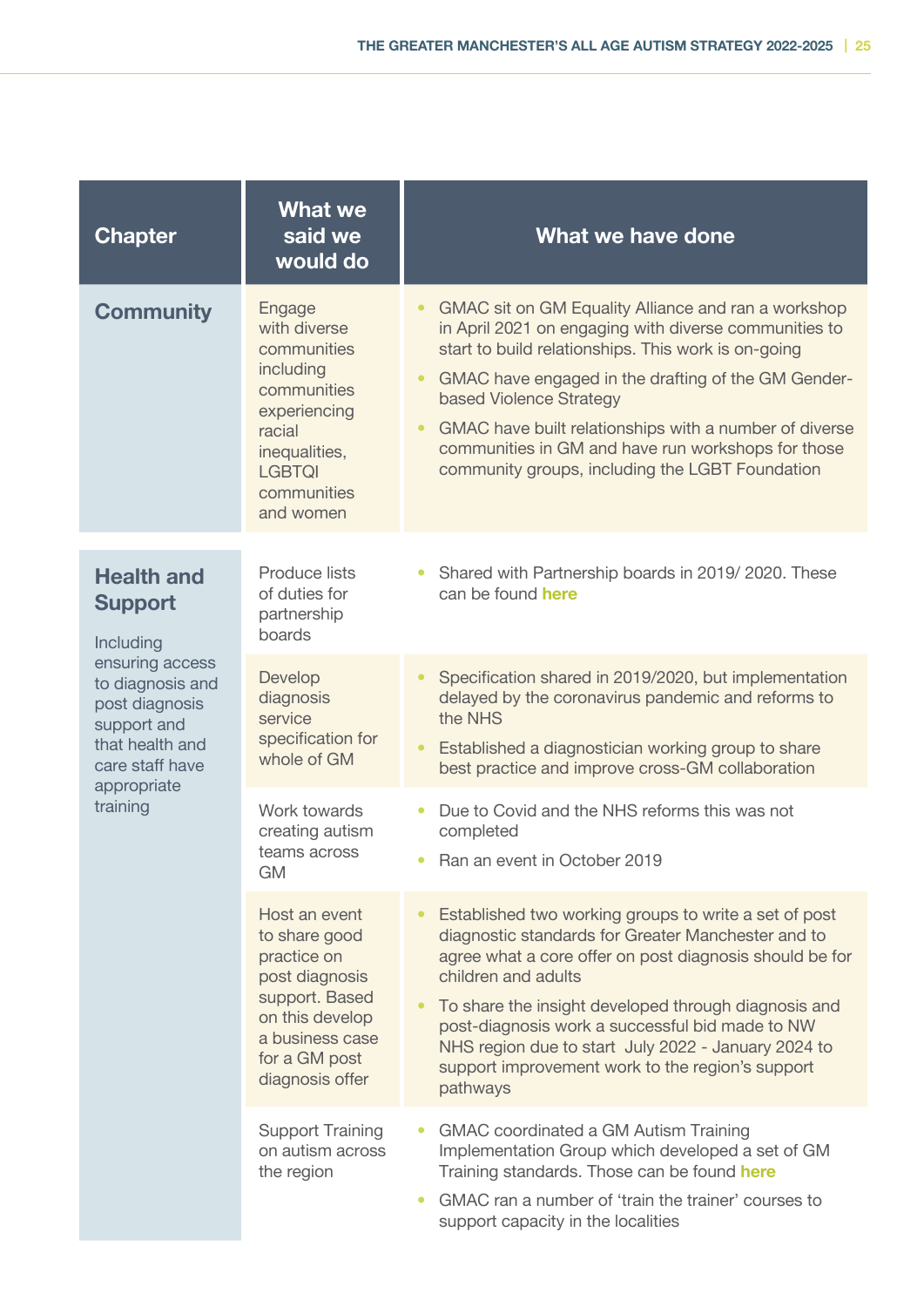| <b>Chapter</b>                      | <b>What we</b><br>said we<br>would do                                                                                                                                                                                                                            | What we have done                                                                                                                                                                                                                                                                                                                                                                                                                                                                                                                                                                                                                                                                                                                                                                                                                                                                                                                                                                                            |
|-------------------------------------|------------------------------------------------------------------------------------------------------------------------------------------------------------------------------------------------------------------------------------------------------------------|--------------------------------------------------------------------------------------------------------------------------------------------------------------------------------------------------------------------------------------------------------------------------------------------------------------------------------------------------------------------------------------------------------------------------------------------------------------------------------------------------------------------------------------------------------------------------------------------------------------------------------------------------------------------------------------------------------------------------------------------------------------------------------------------------------------------------------------------------------------------------------------------------------------------------------------------------------------------------------------------------------------|
| <b>Health and</b><br><b>Support</b> | Improve data<br>collection and<br>increase autism<br>diagnosis being<br>included on GP<br>registers                                                                                                                                                              | The coronavirus pandemic has had a massive impact<br>on our ability to engage with health. This work has<br>not progressed. However, work nationally in NHS<br>England has begun to improve access to GPs, which<br>the National Autistic Society is influencing to make sure<br>that it better records autism diagnoses in GP records                                                                                                                                                                                                                                                                                                                                                                                                                                                                                                                                                                                                                                                                       |
|                                     | To give<br>additional<br>support to<br>autism specific<br>groups across<br>GM. Develop<br>a business<br>case for online<br>support for<br>autistic adults.<br>Work with the<br><b>National Autistic</b><br>Society to look<br>into developing<br>a branch in GM. | The coronavirus pandemic impacted groups being able<br>to run so this was limited<br>GMAC was successful in getting a business case<br>agreed to develop a monthly virtual group for autistic<br>adults. This has led to the development of the monthly<br>virtual support group for autistic adults due to start in<br>January 2022<br>The National Autistic Society branch development was<br>affected by the coronavirus pandemic                                                                                                                                                                                                                                                                                                                                                                                                                                                                                                                                                                         |
|                                     | Reasonable<br><b>Adjustments</b><br>for health<br>care settings<br>including<br>business case<br>for autism<br>friendly<br>hospitals.                                                                                                                            | An Implementation group with a mix of stakeholders<br>was set up in May 2019 and continued throughout the<br>duration of the strategy<br>Development of a Reasonable Adjustment card. These<br>will be available to download for free from the GMAC<br>website in April 2022<br>Work to understand support available to complete<br>health passports and promotion of this<br>New GMAC web pages on getting reasonable<br>adjustments in acute settings<br>This business case has not progressed due to the<br>pandemic. There are also new developments via<br>the NHS LTP and the OMMT. In response to the<br>coronavirus pandemic all the parent seminars were<br>transferred onto online formats. This did not include the<br>Carer's Resilience Group because of the staff team's<br>capacity being reduced and need to focus on getting<br>other seminars online during the pandemic. GMAC has<br>also been given additional funding to extend the parent<br>seminars to diverse communities across GM |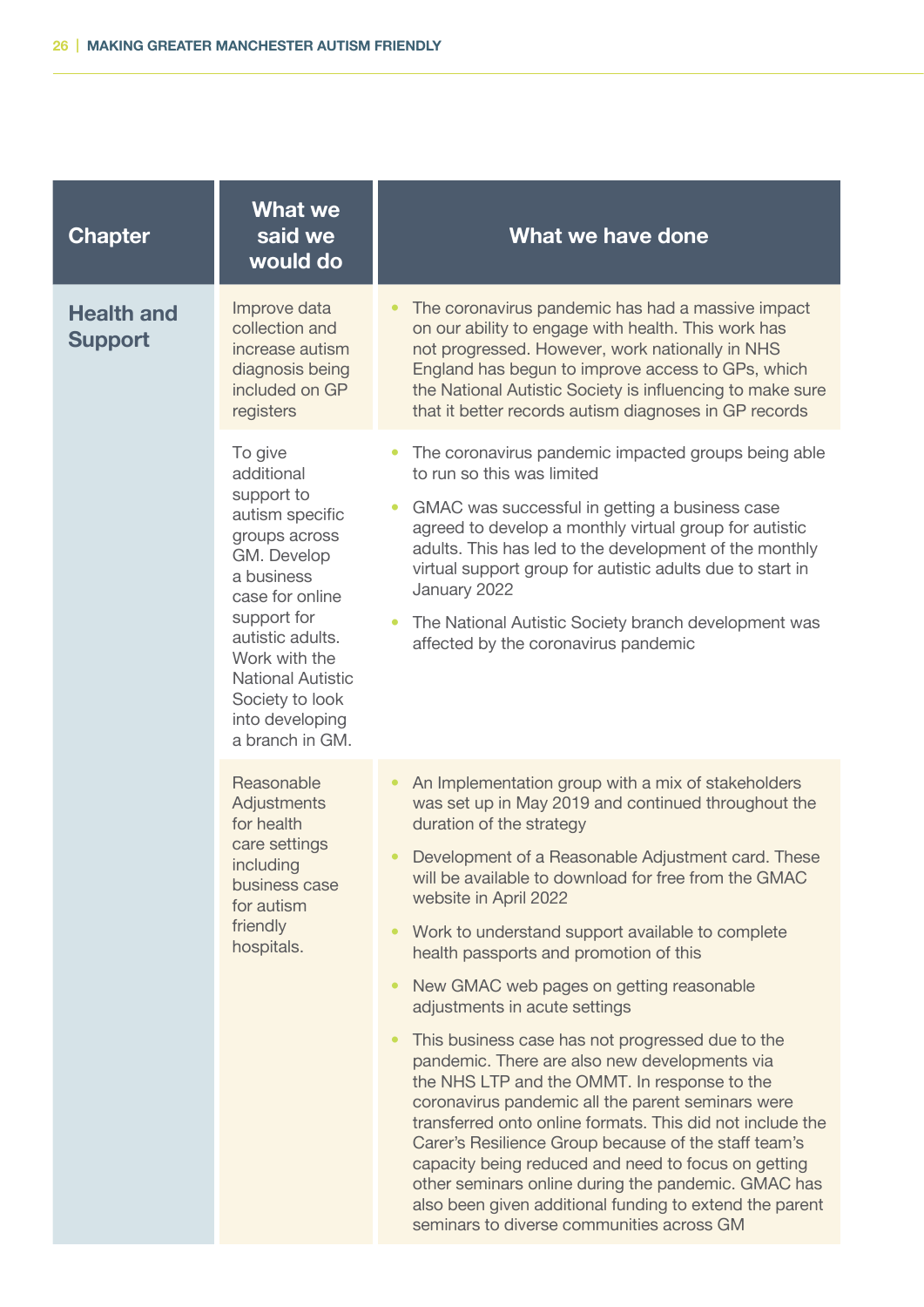| <b>Chapter</b>                                                                                                                                                                                                                                            | <b>What we</b><br>said we<br>would do                                                    | What we have done                                                                                                                                                                                                                                                                                                                         |
|-----------------------------------------------------------------------------------------------------------------------------------------------------------------------------------------------------------------------------------------------------------|------------------------------------------------------------------------------------------|-------------------------------------------------------------------------------------------------------------------------------------------------------------------------------------------------------------------------------------------------------------------------------------------------------------------------------------------|
| <b>Health and</b><br><b>Support</b>                                                                                                                                                                                                                       | Increase the<br>number and<br>reach of GMAC<br>parent seminars                           | GMAC has trained three staff to deliver the NAS<br>Teenage Life programme to support more parents<br>whose autistic children are going through transition to<br>adulthood. The first session will be delivered in early<br>2022 thanks to some funding from the GM Learning<br>Disability and Autism Children and Young People's<br>board |
| <b>Employment</b><br>and<br><b>Transition</b><br>All autistic<br>people and their<br>family members<br>given the right<br>information<br>to prepare for<br>adulthood and<br>access support<br>to find and<br>maintain work<br>including from<br>employers | <b>Share</b><br>information<br>about statutory<br>duties in relation<br>to Transition    | Shared in 2019. Information for families can be found<br>here and information for autism partnership boards<br>here                                                                                                                                                                                                                       |
|                                                                                                                                                                                                                                                           | Promote the<br>Growing up with<br>Autism in GM<br>resources.                             | Also shared with the GM Autism Delivery group<br>members 2019/2020. They are available here                                                                                                                                                                                                                                               |
|                                                                                                                                                                                                                                                           | <b>Develop GMAC</b><br>Transition<br>workshop<br>materials<br>and run pilot<br>sessions  | Two pilots took place in September 2019 and February<br>$\bullet$<br>2020<br>When the pandemic started, the materials were put<br>online and a virtual set of seminars are available here                                                                                                                                                 |
|                                                                                                                                                                                                                                                           | Establish a<br>Transition<br>Implementation<br>Group with<br>multiple partners           | The Transition Implementation Group was set up in<br>May 2019 and has continued throughout the duration<br>of the strategy. Membership includes commissioners,<br>education staff, transition social workers, parents,<br>autistic adults, education psychologists and social care<br>managers                                            |
|                                                                                                                                                                                                                                                           |                                                                                          | The Implementation group developed the GM Autism<br>transition template which can be found here                                                                                                                                                                                                                                           |
|                                                                                                                                                                                                                                                           | Develop a<br>resource for<br>autistic children<br>and young<br>people without<br>an EHCP | A template resource has been developed. It is being<br>piloted in seven Greater Manchester schools and<br>colleges from summer 2021 to spring 2022 and will<br>be evaluated by the University of Manchester in 2022-<br>2023                                                                                                              |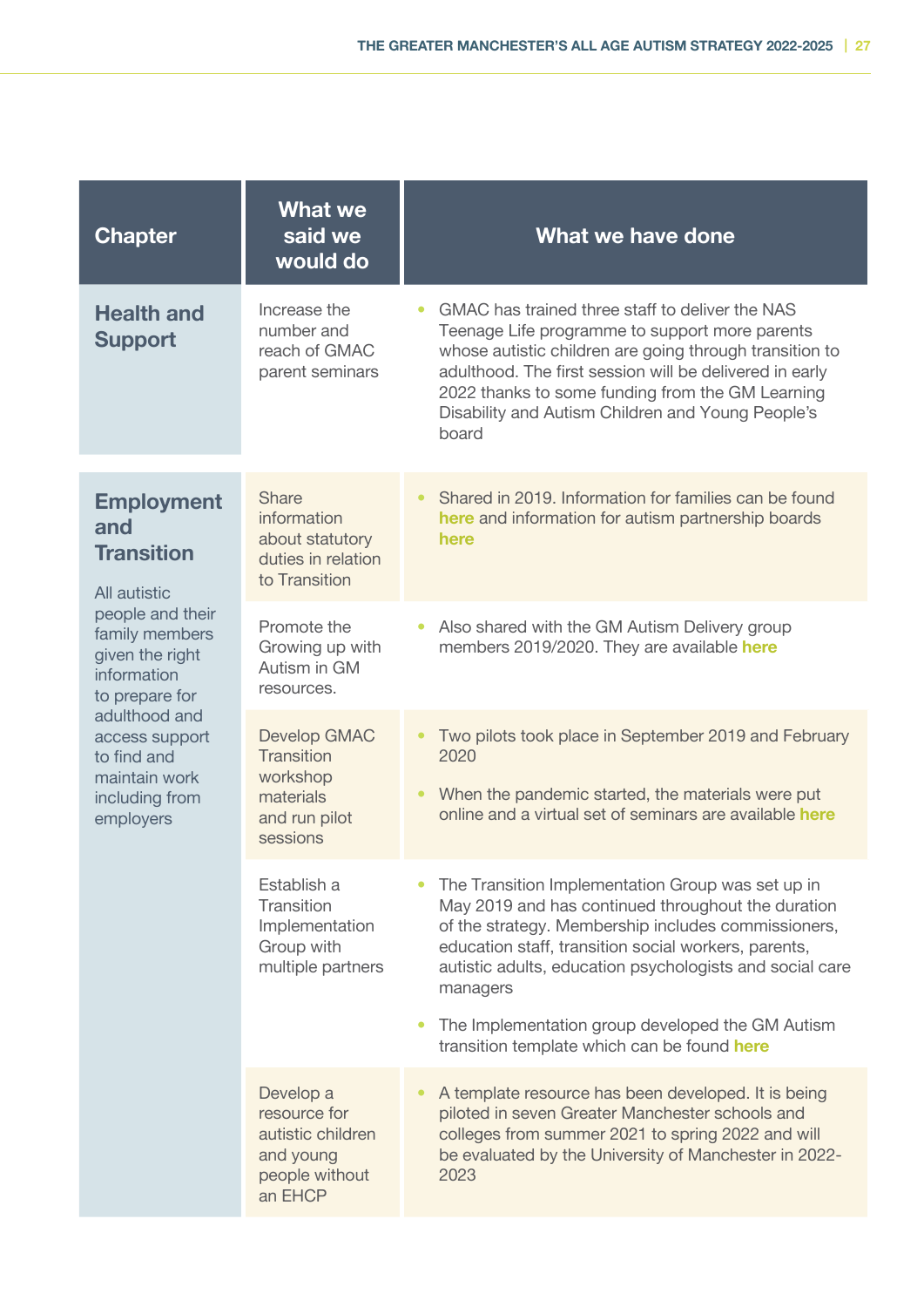<span id="page-29-0"></span>

| <b>Chapter</b>                                | <b>What we</b><br>said we<br>would do                                                                                                                                                                                        | What we have done                                                                                                                                                                                                                                                                                                                                                                                                                                                                                                                                                                                                                                                                                                                                                                                                                                                                                                                                                                                                                                                                                                    |
|-----------------------------------------------|------------------------------------------------------------------------------------------------------------------------------------------------------------------------------------------------------------------------------|----------------------------------------------------------------------------------------------------------------------------------------------------------------------------------------------------------------------------------------------------------------------------------------------------------------------------------------------------------------------------------------------------------------------------------------------------------------------------------------------------------------------------------------------------------------------------------------------------------------------------------------------------------------------------------------------------------------------------------------------------------------------------------------------------------------------------------------------------------------------------------------------------------------------------------------------------------------------------------------------------------------------------------------------------------------------------------------------------------------------|
| <b>Employment</b><br>and<br><b>Transition</b> | <b>GMAC will work</b><br>with children's<br>services to<br>extend the<br>strategy to<br>children and<br>make it an all-<br>age strategy                                                                                      | The publication of the national autism strategy for<br>children, young people 2021-2026 has given us<br>opportunities to extend the next GM strategy to be<br>all-age. Work is underway to engage with leaders and<br>partners in GM children's services and system                                                                                                                                                                                                                                                                                                                                                                                                                                                                                                                                                                                                                                                                                                                                                                                                                                                  |
|                                               | <b>GMAC will work</b><br>with the GM<br>Employment<br>charter to<br>promote<br>autistic people's<br>employment.<br>Establish an<br>Employment<br>Implementation<br>Group, identify<br>gaps and<br>develop a<br>business case | Links made and in Spring 2021 GMAC published a<br>blog in the GM Employment charter newsletter<br>An Employment Implementation Group was set up in<br>May 2019 and continued throughout the duration of the<br>strategy<br>The Implementation Group decided to develop a set<br>of positive messages about the strengths of autistic<br>people and people with a learning disability in the<br>workplace. This led to the GM Enabling Employment<br>Campaign between January 2020 and August 2020<br>and included 11 films and 4 blogs, They can be found<br>here<br>Following the campaign, engagement with three of<br>the employers who had contributed to the campaign<br>agreed to form the GM Neurodiversity and Learning<br>Disability Employer Network in October 2020. This<br>network is growing and will support other employers in<br>GM. Terms of Reference for this group can be found<br>here<br>A sub group of the Implementation Group was formed<br>to develop an Autistic Entrepreneur network. Work is<br>underway to develop this in partnership with the GM<br>Chamber of Commerce during 2022 |